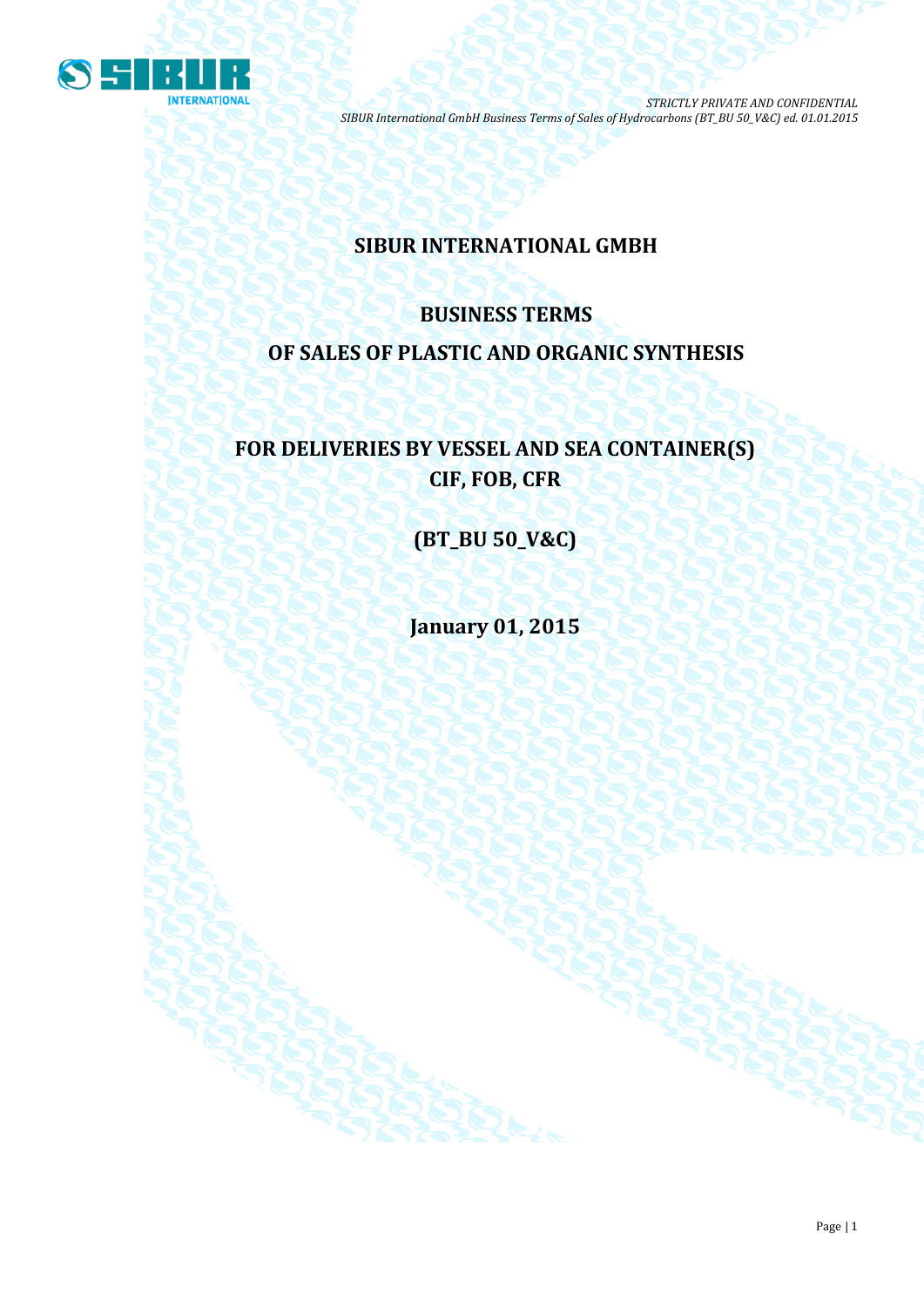

### **CONTENTS**

**INTRODUCTORY PROVISIONS** 3

**PARAGRAPH I Goods 3 3** 

**PARAGRAPH II Quality 3**

**PARAGRAPH III Quantity 4**

**PARAGRAPH IV Delivery basis 5 5** 

**PARAGRAPH V Transportation 1** 

**PARAGRAPH VI Shipment period 13** 

**PARAGRAPH VII Laytime** 13 **13** 

**PARAGRAPH VIII Demurrage 13 13 14 14 14 14 15 14 15 15 15 15 15 15 15** 

**PARAGRAPH IX Price 14** *Price* **14** 

**PARAGRAPH X Payment terms 15** 

**PARAGRAPH XI Responsibilities of the parties 18** 

**PARAGRAPH XII Duration 20**

**ANNEX 1 Contract template 22 ANNEX 2 Guarantee template 23**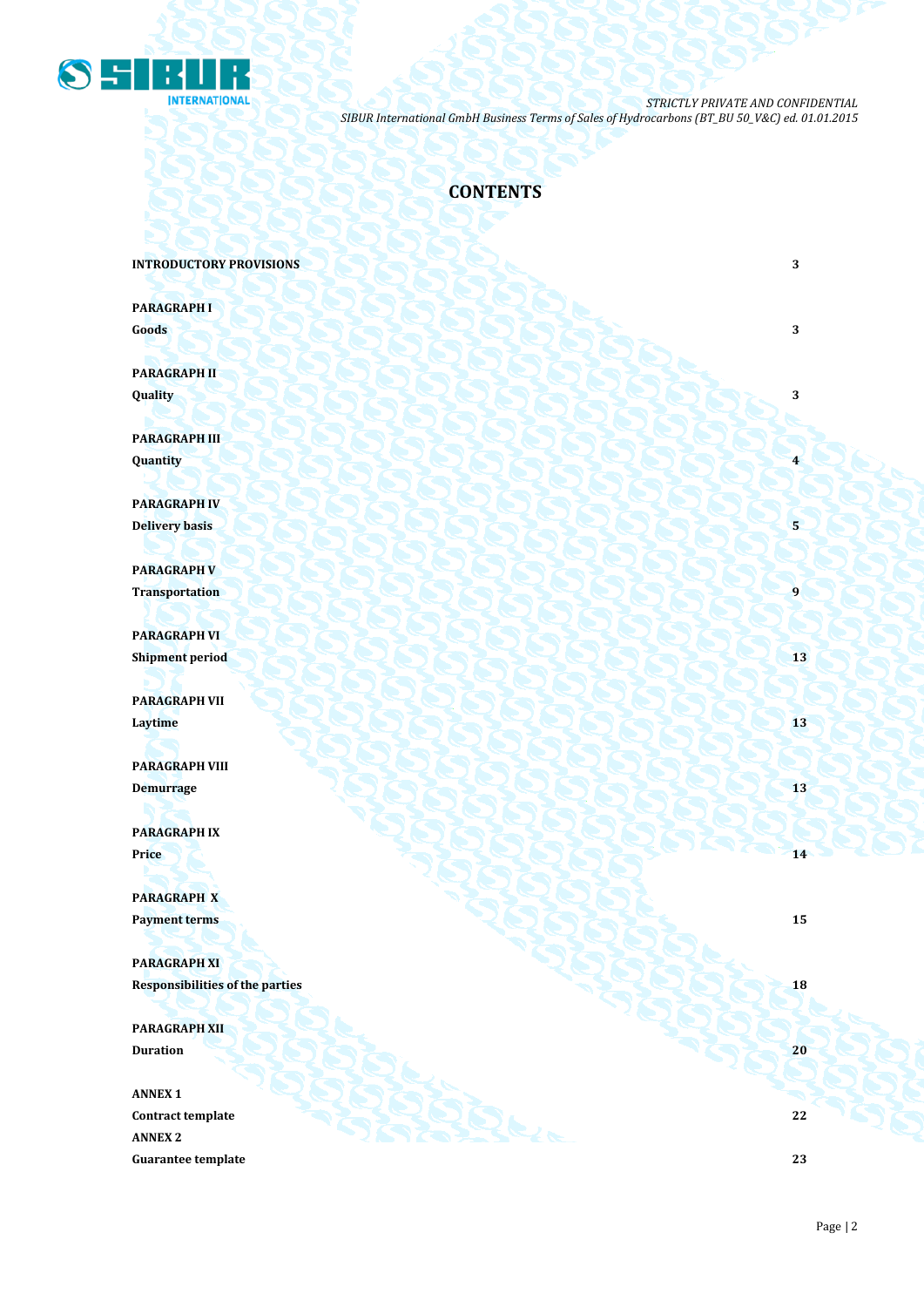

### **INTRODUCTORY PROVISIONS**

- **A.** These Business Terms ("Business Terms") shall apply to all agreements for sale of goods ("Contract") executed by and between SIBUR International GmbH ("Sibur") and Buyer that incorporate these Business Terms by reference. The version of these Business Terms published by Sibur (whether delivered by Sibur to Buyer before or upon the entry into the Contract or, if not so delivered, then as published on the website [http://www.sibur-int.com\)](http://www.sibur-int.com/) as of the date when the Contract takes effect shall apply to the relevant Contract. The Business Terms may be amended, revised, restated or supplemented by Sibur from time to time.
- **B.** These Business Terms are accompanied and supplemented by the General Terms of SIBUR International GmbH for sales of petrochemicals and hydrocarbons ("General Terms"). The version of the General Terms published by Sibur (whether delivered by Sibur to the Buyer before or upon the entry into the Contract or, if not so delivered, then as published on the website [http://www.sibur](http://www.sibur-int.com/)[int.com\)](http://www.sibur-int.com/) as of the date when the Contract takes effect shall apply to the relevant Contract. The Parties agree that the General Terms are incorporated into these Business Terms by reference and that they apply to the Contract.
- **C.** If there is any conflict, ambiguity or inconsistency between General Terms, the Business Terms the Contract and/or Incoterms, the order of priority of such documents (from highest to lowest) shall be as follows:
	- 1.the Contract;
	- 2.the Business Terms;
	- 3.the General Terms; and
	- 4.Incoterms
- **D.** All terms used, but not defined herein shall have the respective meanings set forth in the Contract and/or the General Terms, and/or Incoterms.

### **PARAGRAPH I GOODS**

1.1. Seller shall deliver the Goods to Buyer in accordance with the Contract.

### **PARAGRAPH II QUALITY**

- 2.1. The quality of the Goods shall be confirmed by a Certificate of Quality issued by the Seller or by the Manufacturer of the Goods, and/or the Inspector's Report (as the case may be).
- 2.2. The Buyer, upon the Seller's prior written request, shall send to the Seller the samples of the Goods for testing. The Seller may at its own discretion perform such testing based on the TU and/or GOST methods or initiate an inspection in accordance with the Section 2.3. hereof. In the event either Party does not agree with the results of the test(s) made by the Seller in accordance with this Section 2.2., the quality inspection shall be determined by an independent Inspector in accordance with Section 2.3. hereof.
- 2.3. Unless otherwise agreed by the Parties in the Contract, quality inspection shall be performed at the Place of Shipment by an Inspector of an internationally recognised inspection company mutually agreed between the Parties and in accordance with the standard practice (i) at the place of the inspection or (ii) of the Inspector if there is no standard practice at the place of inspection.
- 2.4. The inspection results shall be documented in the Inspector's Report and shall be conclusive and binding on the Parties for invoicing purposes and, for quality purposes and shall be final and binding for both Parties, except in case of fraud or manifest error.
- 2.5. In the event that the quality of the Goods does not conform with the contractual Specification, the Parties shall discuss the Buyer's remedies for such non-conforming the Goods. The remedies may include, for example, a price adjustment for the Goods. The outcome of the Parties' discussion shall be documented in a written Amendment to the Contract.
- 2.6. The costs of the inspection (under Section 2.3. hereof) shall be equally shared between the Seller and the Buyer. Any other inspections and related services, if required by the Buyer, shall be performed at the Buyer's sole expense.
- 2.7. The Party initiating the inspection shall ensure that the Inspector issues Inspector's Report to the Seller and the Buyer as soon as practicable and retains samples taken for at least 90 (ninety) Days from the date of inspection.

2.8. **Claims** 

Unless otherwise specified in the Contract claims if any on quality of the Goods to be provided by the Buyer to the Seller according to Part II of the General Terms.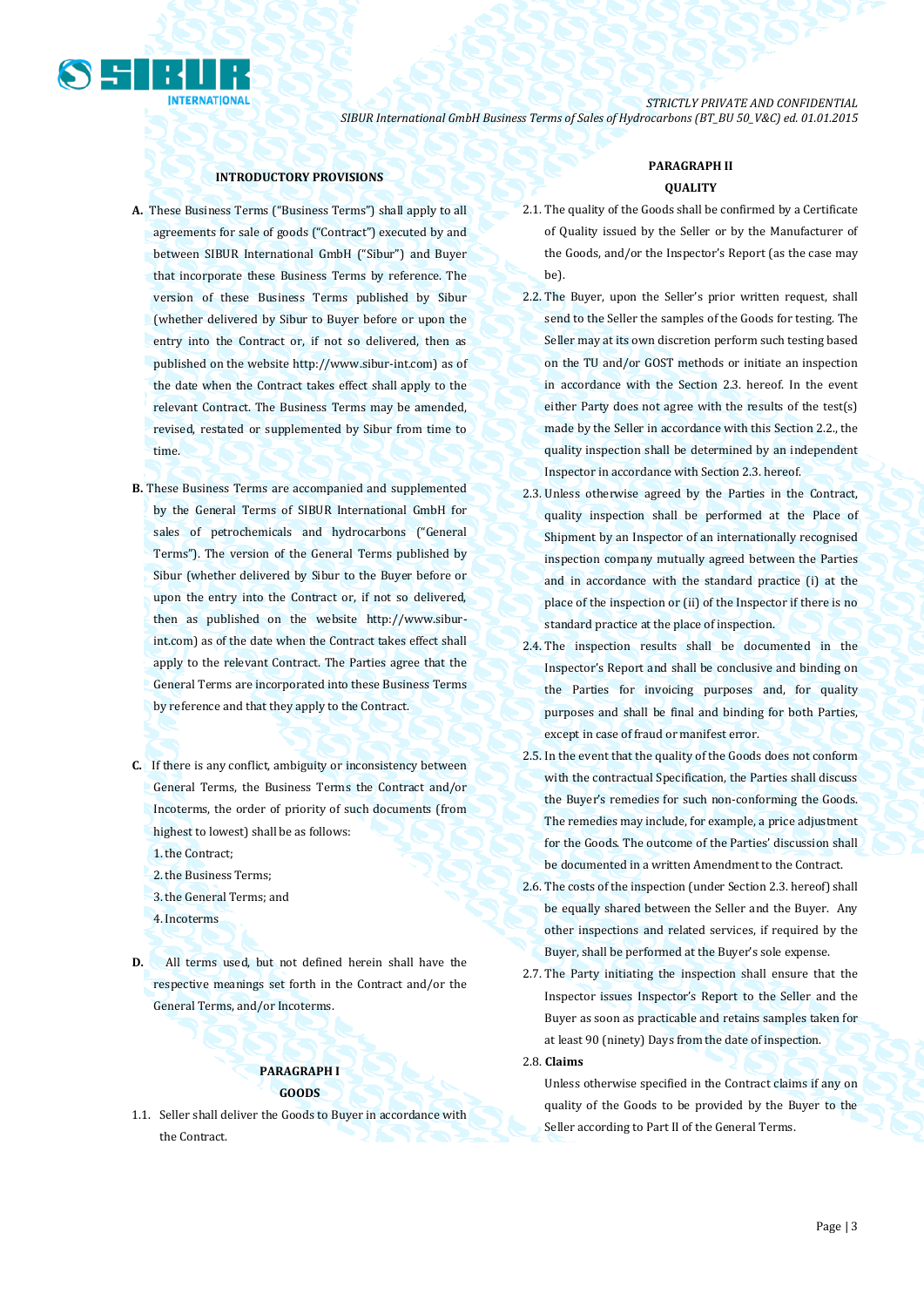

### **PARAGRAPH III QUANTITY**

- 3.1. The quantity of the Goods shall be specified in the Transport Document. If either Party does not agree with the quantity indicated if the Transport Document, the quantity of the Goods delivered by the Seller to the Buyer shall be determined through inspection.
- 3.2. Unless the Contract provides otherwise, inspection (if any) shall be determined at the Place of Shipment by an Inspector of an internationally recognized inspection company mutually agreed by the Parties and in accordance with the standard practice (i) at the place of the inspection or (ii) of the Inspector if there is no standard practice at the place of inspection, unless the Contract provides otherwise.
- 3.3. If the Inspector determines that the quantity of the Goods does not conform with the quantity stated in the Transport Document for more than 0.5 % (zero point five) (the "Permitted Deviation") the Goods shall be accepted by the value defined by the Inspection with issuance of the respective off-loading acts signed by such Inspector. The Parties acknowledge and agree that in no event shall the Seller be considered to be in breach of its obligations in respect of the delivery of the Goods concerning any quantity deviation below the Permitted Deviation and the Buyer shall not be entitled to claim any losses, or liquidated damages, or any other claims resulting from such deviation . All claims concerning quantity deviation in excess of 0.5 % (zero point five) shall be submitted by the Buyer according to Section 3.10 hereof.
- 3.4. Unless the Contract provides otherwise, the Planned Contract Quantity and/or the Planned Monthly Quantity specified (as the case may be) , shall be subject to a tolerance of  $+/$ - 10 % (plus/minus ten) to be determined in the Seller's sole discretion.
- 3.5. The Actual Contract Quantity and/or Actual Monthly Quantity delivered under the Contract shall be equal to the quantity specified in the Transport Document.
- 3.6. The Actual Contract Quantity shall be the basis for determining the Total Goods Value.
- 3.7. The Actual Contract Quantity or the Actual Monthly Quantity (as the case may be) may deviate by not more than 10 % (ten) of the Planned Contract Quantity or the Planned Monthly Quantity respectively. The Buyer may back any surplus quantities to the Planned Contract Quantity or the Planned Monthly Quantity specified in the Contract as the case may be.

3.8. In the event that the Seller is not able to deliver the Planned Monthly Quantity or the Planned Contract Quantity of the Goods within specified period because of the reduction of the Manufacture production capacity, provided that the Seller informed the Buyer of this reasonably in advance, the Parties shall mutually agree delivery terms for the outstanding quantity of the Goods. The Seller's suggestions shall be taken into account and the Parties agree that the Seller will not be obliged to deliver in excess of the production capacity of the Manufacture. The Parties acknowledge that the remedy provided in this Paragraph will be the sole remedy that the Buyer will have in the event the Seller is not able to deliver the Planned Monthly Quantity or the Planned Contract Quantity of Goods during the relevant period.

- 3.9. In the event that the Buyer orders less Goods than the Planned Monthly Quantity or the Planned Contract Quantity for a relevant period, the Seller at its own discretion may either: (i) agree to deliver the outstanding quantity of the Goods in the next period (the delivery schedule shall be decided by the Seller, taking into account the Buyer's suggestions ; or (ii) request the payment of 10% (ten) of the Price of the outstanding quantity of the Goods as liquidated damages (the Parties agree that the above amount is a genuine pre-estimate of loss the Seller will suffer if the Seller delivers a quantity of Goods less than the Planned Monthly Quantity or the Planned Contract Quantity. Without prejudice to the above, if the amount of actual damages exceeds the stated liquidated damages, the Seller may claim the actual amount of damages without limitation). The Seller shall notify the Buyer the option it chooses to proceed in writing. However, failure to notify will not waive the Seller's rights.
- 3.10. **Deviation from the Planned Amount of the Goods**
	- a) In case the Actual Contract Quantity or the Actual Monthly Quantity (as the case may be) is in excess of 100% (one hundred) but less than or equal to 110% (one hundred and ten) of the Planned Contract Quantity or the Planned Monthly Quantity respectively the Buyer shall pay the outstanding balance within 5 (five) Days of receipt of an appropriate invoice from the Seller.
	- b) In case the Actual Contract Quantity or the Actual Monthly Quantity (as the case may be) is less than 100% (one hundred) but in excess of or equal to 90% (ninety) of the Planned Contract Quantity or the Planned Monthly Quantity respectively, the Seller at may, in its own discretion, either: (i) meet the Planned Contract Quantity or the Planned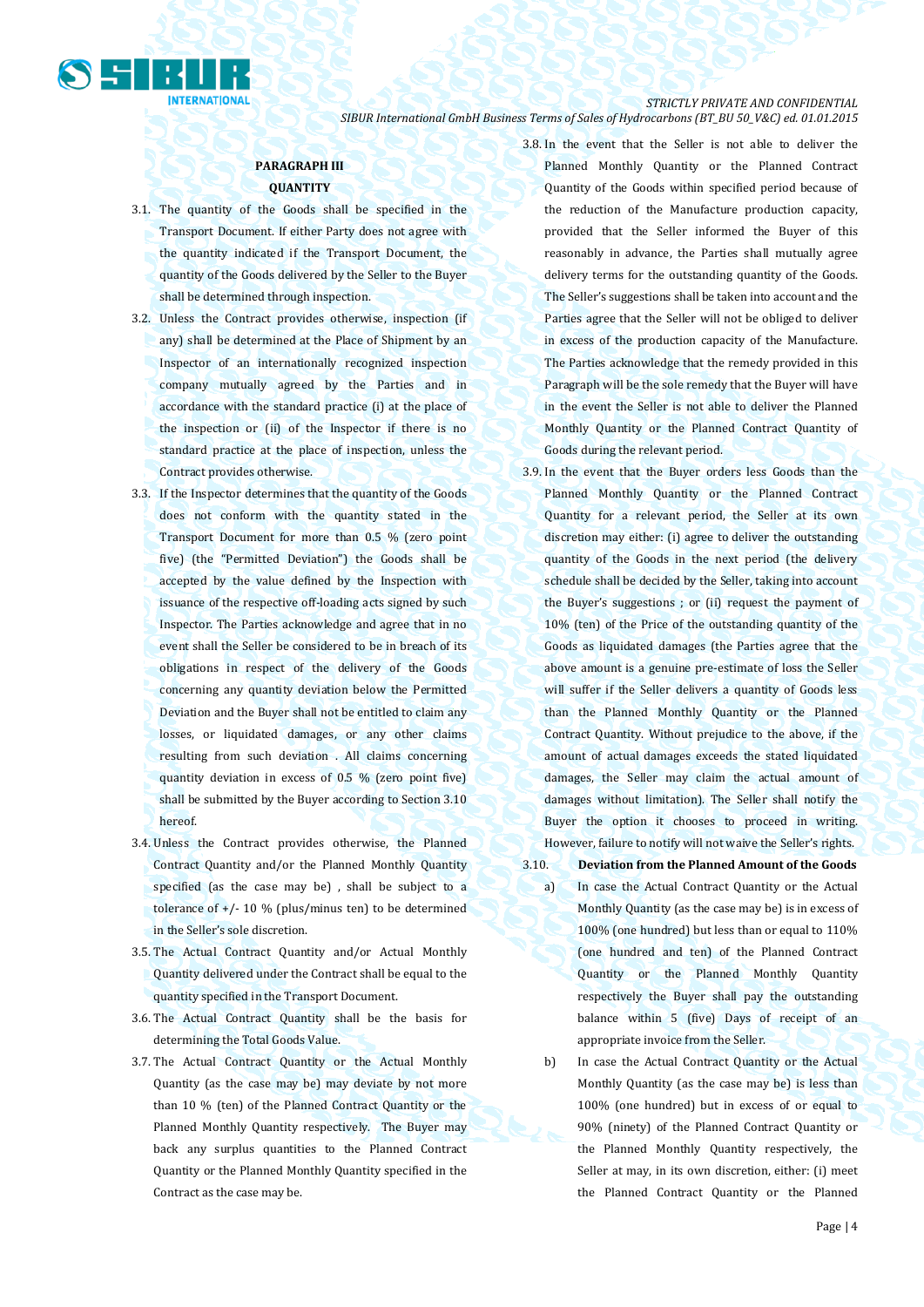

Monthly Quantity (as the case may be) in further Shipments, or (ii) repay to the Buyer the Prepayment paid by the Buyer for the Goods not delivered within 3 (three) Days after the execution of the respective Verification Act (option (ii) is not applicable to post payment of the Goods); or (iii) apply such amount of the Prepayment paid by the Buyer for the Goods not delivered to the further Shipments (if applicable). The Buyer's rights set forth in this Section shall be the Buyer's sole and exclusive remedy for such Shipment, howsoever caused, always excepting fraud, and the Seller shall have no other liability to the Buyer whatsoever.

c) In the event that the Actual Contract Quantity or the Actual Monthly Quantity (as the case may be) is in excess of 110% (one hundred and ten) of the Planned Contract Quantity or the Planned Monthly Quantity respectively, the Buyer may, in its own discretion: (i) return any quantity in excess of  $110\%$ (one hundred and ten) of the Planned Contract Quantity or the Planned Monthly Quantity respectively to the Seller at the Seller's expense, or (ii) to retain any Goods quantity in excess of 110% (one hundred and ten) of the Planned Contract Quantity or the Planned Monthly Quantity respectively upon its agreement to pay the Price for the entire quantity taken provided that any of such Buyer's decisions shall be made within 1 (one) Day after Delivery Date of the respective Goods. The payment for such Goods shall be made by the Buyer within 5 (five) Days of the date of the Seller's invoice.

d) In the event that the Actual Contract Quantity or the Actual Monthly Quantity (as the case may be) is less than 90% (ninety) of the Planned Contract Quantity or the Planned Monthly Quantity respectively, the Buyer may require the Seller to pay to the Buyer direct losses incurred by the Buyer , provided that such direct losses are evidenced by sufficient documentation. Such payment shall be made within 7 (seven) Days after the execution of the respective Verification Act by the Parties. The Parties agree that in any case, the maximum amount of direct losses may not exceed 10% (ten) of the Price of the Goods which were not delivered. The Buyer's rights set forth in this Paragraph shall be the Buyer's sole and exclusive remedy for such short delivery, howsoever caused, always excepting fraud, and the Seller shall have no other liability to the Buyer whatsoever.

e) In the event that the Actual Contract Quantity or the Actual Monthly Quantity (as the case may be) is in excess of 110% (one hundred and ten) of the Planned Contract Quantity or the Planned Monthly Quantity respectively and the Buyer fails to state its intention to return excess the Goods within the period specified above, the Buyer will be deemed irrevocably to have retained the excess the Goods and will accordingly pay for the excess the Goods retained within 5 (five) Days of the date of the Seller's invoice.

f) In the event that the Actual Contract Quantity or the Actual Monthly Quantity (as the case may be) is less than 90% (ninety) of the Planned Contract Quantity or the Planned Monthly Quantity respectively and the Buyer fails to state request to compensate within 10 (ten) Days after the Delivery Date, the Buyer will be deemed irrevocably agreed with the Seller's obligation to meet the Planned Contract Quantity or the Planned Monthly Quantity respectively (as the case may be) in further deliveries.

#### 3.10. **Claims**

Unless otherwise specified in the Contract claims if any on quantity of the Goods to be provided by the Buyer to the Seller according to Part II of the General Terms.

### **PARAGRAPH IV DELIVERY BASIS**

### 4.1. **General Delivery Terms**

4.1.1. The Seller shall use its reasonable endeavours to dispatch the Goods on the definite date or in any of the Days within the Shipment period (as the case may be), as specified in the Contract, but the time of dispatch shall not be of the essence. The Seller shall notify the Buyer immediately if the time of dispatch for the Goods cannot be met; in such a case the Parties shall re-schedule in good faith.

### 4.2. Transfer of risk and title

- 4.2.1. The risk and title to the Goods shall transfer from the Seller to the Buyer at the Delivery Date, unless otherwise provided herein and/or in the Contract. The Parties agree that the transfer of risk of loss or damage, and title to, the Goods is not conditional upon delivery of the Transport Document or any other documentation. Neither the time, method, nor the place of payment, method of transportation, form of Transport Document, manner of consignment nor place of acceptance of the Goods shall alter the foregoing.
- 4.3. The Seller's right to refuse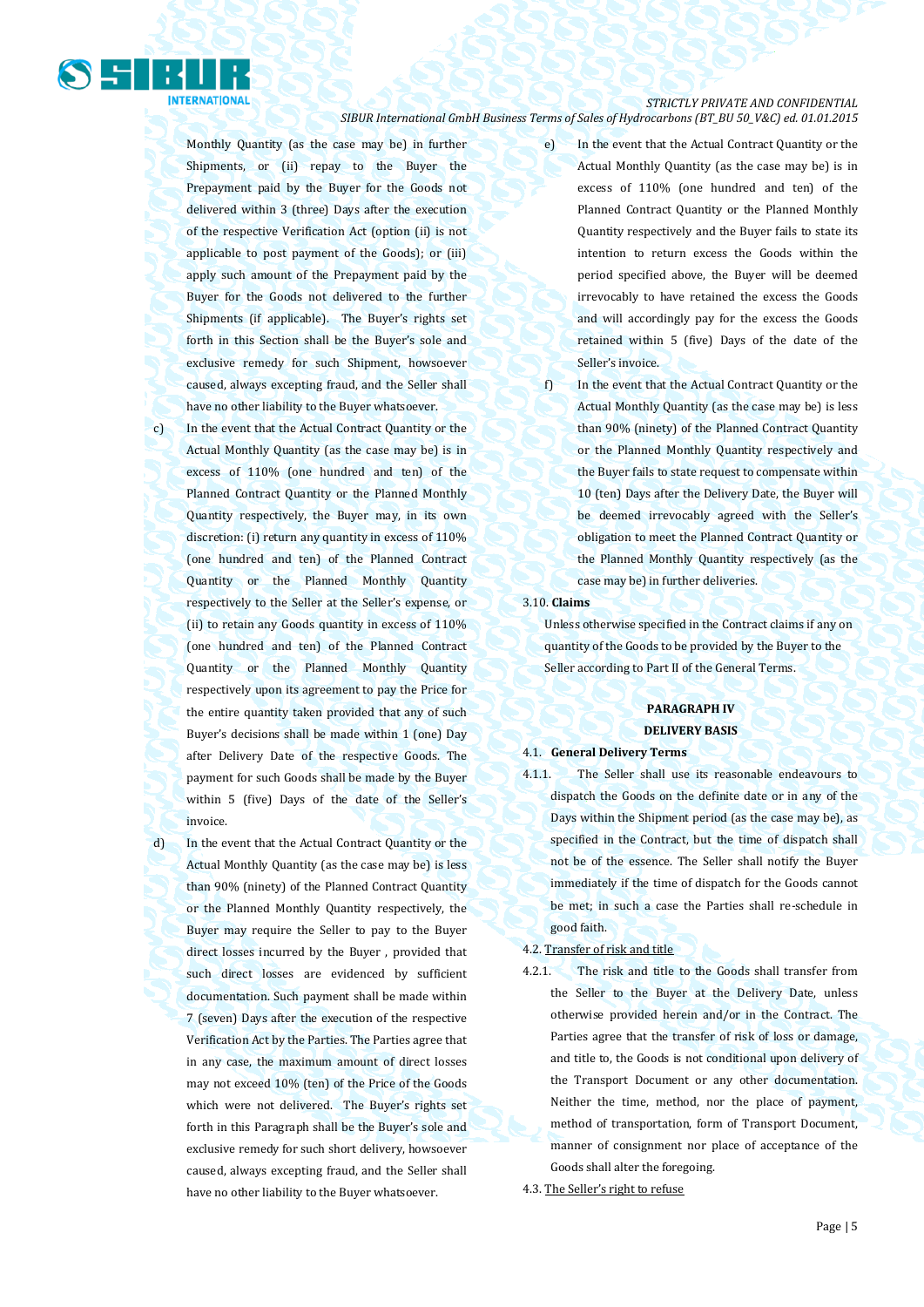

- 4.3.1. The Seller may refuse to deliver the Goods at any time if:
	- a) the delivery under an intended or customary route to the Place of Destination becomes impracticable for any reason whatsoever beyond the Seller's control;
	- b) the cost of the delivery to the Place of Destination (including Taxes) and/or insurance, if applicable, has been significantly increased (more than by 20 (twenty)% within 1 (one) month, which at the time of entry into the Contract could not be expected by the Seller ; and/or
	- c) importation of the Goods at the Place of Destination is prohibited under the laws of the country in which such the Goods were produced, or by regulations, rules, directives or guidelines applied by the government of that country or any relevant agency thereof; and/or
	- d) the country, state, territory or region at which the Place of Destination becomes a country affected by the Sanctions.
	- e) Should the Seller agree to undertake or complete the delivery under an alternative route or at an alternative Place of Destination nominated by the Buyer, and accepted by the Seller (which acceptance shall not be unreasonably withheld), or under changed circumstances as the case may be, the Buyer shall reimburse the Seller for any additional costs and/or expenses incurred by the Seller.

#### 4.4. **CIF**

### *This Section 4.4 shall be applied to the Contract providing CIF as delivery basis.*

4.4.1. **Delivery Date**

- a) The Delivery Date shall be the moment when the Goods have been loaded on board of the nominated Vessel by customary means of the loading port at the Place of Shipment which date is set in the Bill of Lading.
- b) For the liquid Goods the Delivery Date shall mean the moment when the Goods passes the flange connection between the delivery hose and the permanent hose connection of the Vessel at the Place of Shipment.

#### 4.4.2. **Delivery terms**

a) Indicative dates of arrival. Where the Seller expressly or impliedly provides the Buyer with a date or a range of dates within which a nominated Vessel shall arrive at the Place of Destination. These shall be indicative only, made by the Seller as an honest assessment without guarantee. The Seller

shall not assume any responsibility for the arrival of the Goods at the Place of Destination.

- b) If applicable, the Nomination shall be made in accordance herewith.
- c) Where the Seller expressly or impliedly provides the Buyer with a date or a range of dates within which a nominated Vessel shall arrive at the unloading port these shall be indicative only, made by the Seller as an honest assessment without guarantee. The Seller shall not assume any responsibility for the delivery of the Goods at the unloading port in the indicated period.
- d) Immediately upon, but not later than one Day from the receipt of the Seller's Nomination, the Buyer shall provide the Seller with the following information:
	- full written instructions regarding the particulars for the Bills of Lading (consignee, contact details and address of the authorized person);
	- other information necessary for the delivery and reasonably required by the Seller (number of the copies, addresses, etc.);
	- other information which may be required or at the Place of Shipment, Place of Destination and/or by the Seller.
- e) The Seller shall have the right to issue its own instructions if the Buyer fails to provide such instructions and/or information required by this Paragraph. Any delays or time lost caused by any failure of the Buyer to comply with this Paragraph shall count as laytime or time on demurrage.
- 4.4.3. **Charterparty Conditions**

The Seller may arrange transportation under the Bill of Lading which incorporates charterparty conditions normally in use for Vessels. Without prejudice to the generality of the foregoing, such conditions shall be deemed to include:

- i. the provision that the Goods shall be unloaded from the Vessel at the Buyer's expense unless the Seller informed the Buyer reasonably in advance that the Seller bears the unloading costs; and
- ii. the provision that where, at any time after loading, but before the commencement of unloading:

 importation of the Goods at the Place of Destination is prohibited under the laws of the country in which such the Goods were produced, or by regulations, rules, directives or guidelines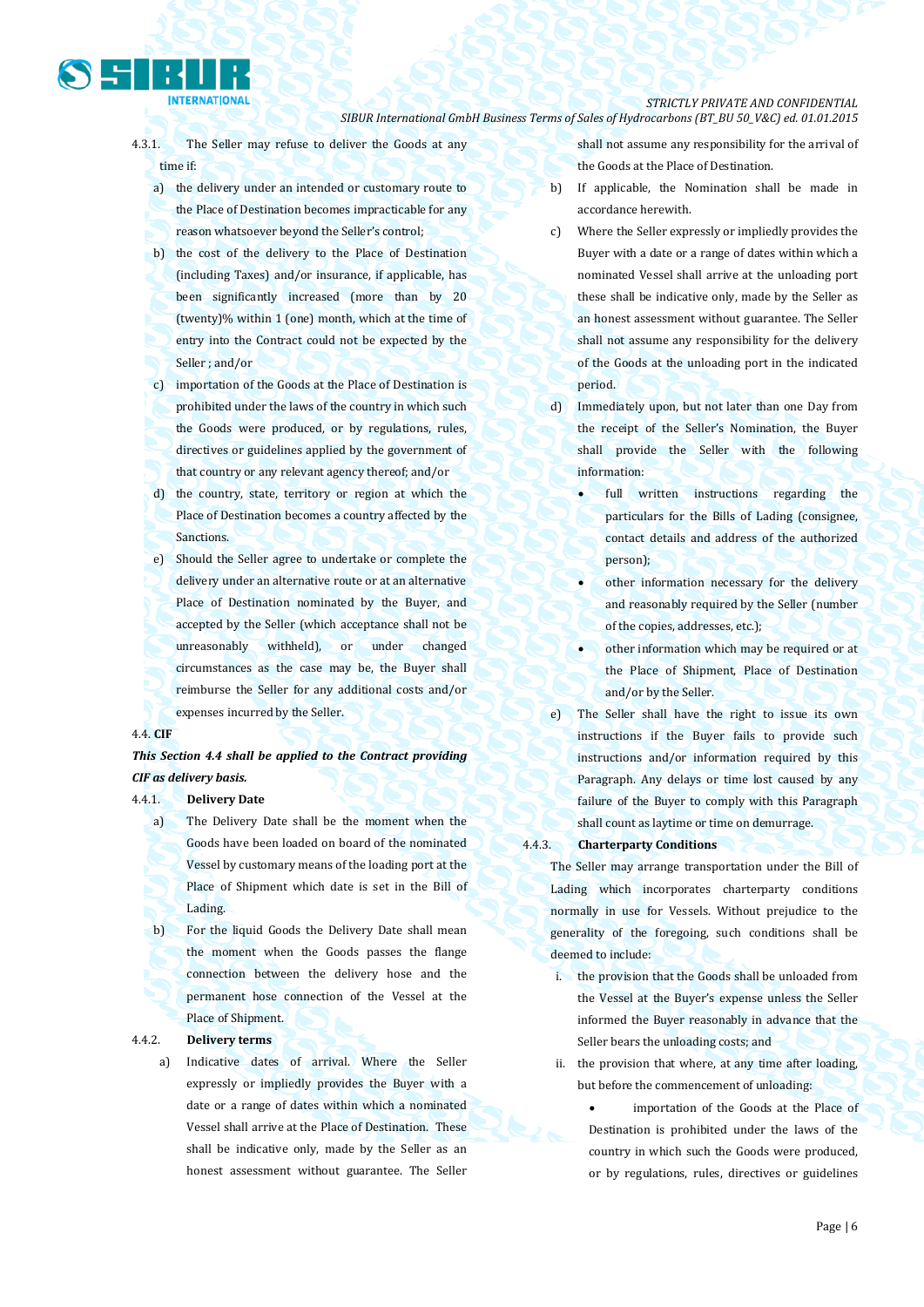

applied by the government of that country or any relevant agency thereof; and/or

 the country, state, territory or region at which the Place of Destination becomes an embargoed country,

the Goods shall be unloaded at an alternative safe port nominated by the Buyer that is not subject to any such prohibition and that is acceptable to the Seller (which acceptance shall not be unreasonably withheld) and the Buyer shall bear all and any costs (if any) involved in the Vessel's reaching such alternative Place of Destination and/or in the unloading of the Shipment at such place.

#### 4.4.4. **Licenses and clearances**

Where necessary, the Seller shall provide the Buyer with reasonable support in acquisition of all appropriate licenses and clearances for the unloading of the Goods; provided that the Buyer shall reimburse the Seller's costs and expenses arising out of or in connection with such support.

### 4.4.5. **Taxes prior to delivery**

All taxes, customs and other duties and fees incurred as a result of the conclusion and execution of the Contract which are levied on the Goods prior to delivery or required for the dispatch of the Goods outside the customs territory of the Russian Federation will be paid by the Seller.

#### 4.4.6. **Taxes after delivery**

Unless otherwise expressly agreed by the Parties in the Contract, the Buyer shall pay all taxes, customs and other duties and fees incurred as a result of or in connection with the conclusion and execution of the Contract if any, after delivery.

#### 4.5. **FOB**

### *This Section 4.5 shall be applied to the Contract providing FOB as delivery basis.*

#### 4.5.1. **Delivery Date**

- a) The Delivery Date shall mean the moment when the Goods have been loaded on board of the nominated Vessel by customary means of the loading port at the Place of Shipment which date is set in the Bill of Lading.
- b) For the liquid Goods the Delivery Date shall mean the moment when the Goods passes the flange connection between the delivery hose and the permanent hose connection of the Vessel at the Place of Shipment.
- 4.5.2. **Delivery terms**
- a) The unloading of the Goods is the Buyer's sole responsibility and shall not prejudice completed delivery of the Goods by the Seller.
- b) The time required by the Vessel to clean the tanks or otherwise prepare the Vessel for the loading of the Goods or start the transportation shall not be included in the laytime.
- c) The Buyer provides the Seller with full and timely information about the Vessel and the Place of Destination, including but not limited to the required documents, the mode of operation. The named information is to be provided to the Seller via facsimile or by other means agreed upon by the Parties, at least 5 (five) Business Days prior to each scheduled Date of shipment of the Goods by the Seller.
	- The information must include:
	- i. the name of the Place of Destination (loading port).
	- ii. the identity of the expected arrival terminal(s) at loading port.
	- iii. the name of the Vessel and Vessel's Master contact information.
	- iv. any other information requested by the Seller.
- d) Should the Buyer fail to timely submit the named information, the Seller is not required to initiate the transportation and delivery of the Goods, which will not constitute a waiver of the Buyer's breach of Contract. Any delays in delivery of the Goods which result from inaccuracies of provided information will be on the account of the Buyer and shall not be viewed as breach of the Contract by the Seller.
- e) The Nomination, if applicable, shall be made in accordance herewith.

The information on the Vessel to be submitted by the Buyer shall include:

- i. name of the Vessel, date built, flag;
- ii. position at 10:00 gmt on the date of Nomination and ETA loadport;
- iii. deadweight;
- iv. draft;
- v. length and width;
- vi. ballast type;
- vii. type of hull;
- viii. cp speed;
- ix. three previous cargoes;
- x. demurrage rate;
- xi. Vessel's approvals;
- xii. ship's agents loadport; and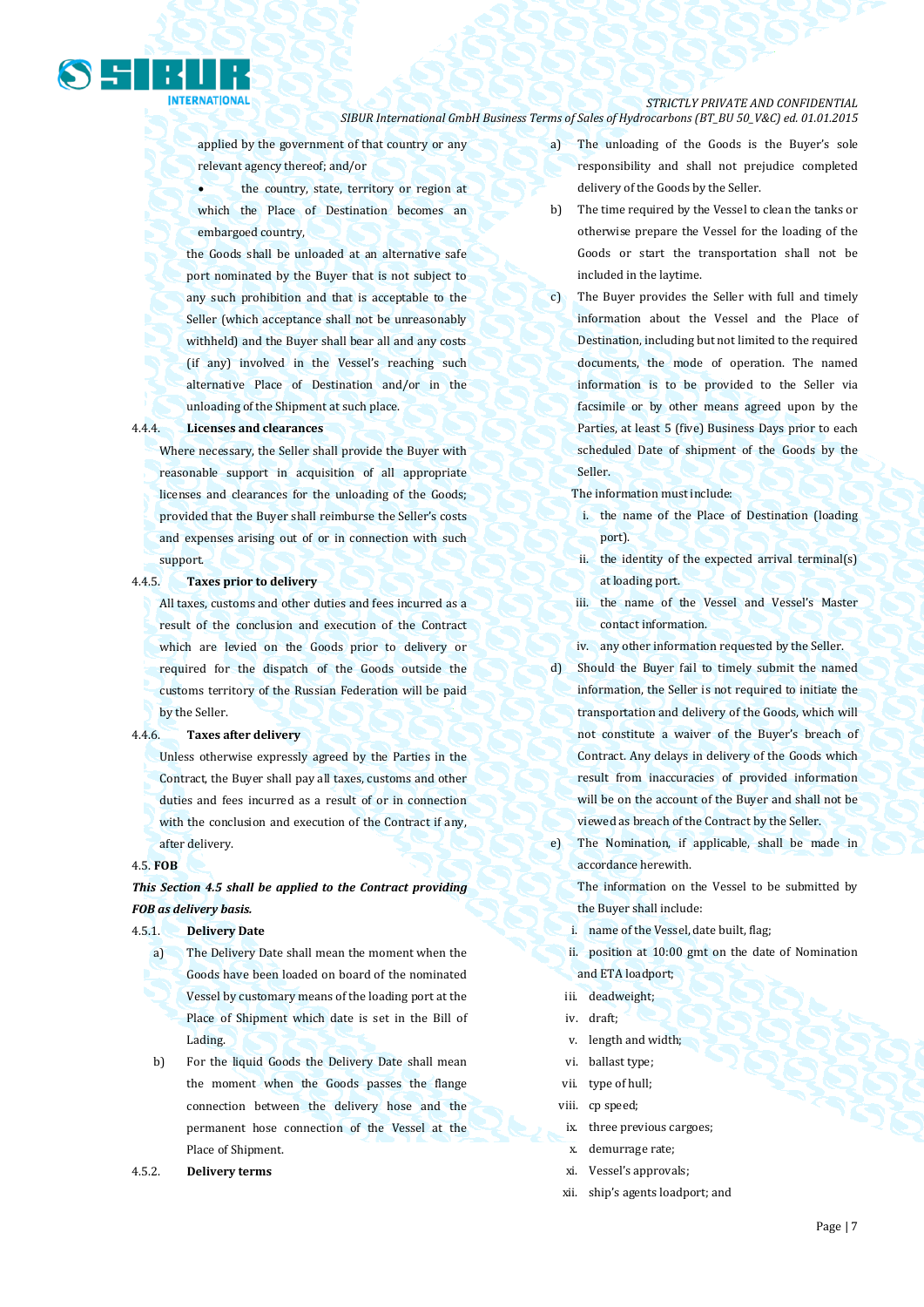### *STRICTLY PRIVATE AND CONFIDENTIAL*

*SIBUR International GmbH Business Terms of Sales of Hydrocarbons (BT\_BU 50\_V&C) ed. 01.01.2015*

xiii. details of any other cargo on board and conditions of segregation

The substitution of the nominated Vessel shall be subject to acceptance by the Seller and loading terminal.

### 4.5.3. **Notice of Readiness (NOR)**

- a) The Buyer shall arrange for the Master of the Vessel loaded under the Contract to advise telegraphically to Seller's local representative about the following notices within the limits specified:
	- i. At least 72 (seventy-two) hours before arrival to advise ETA.
	- ii. At least 48 (forty-eight) hours before arrival to confirm or amend ETA.
	- iii. At least 24 (twenty-four) hours before arrival to confirm or amend ETA.
- iv. On arrival to advise the exact time of arrival.
- b) Upon arrival of the Vessel at the customary anchorage of the Place of Destination, the Master of the Vessel or his local representative shall give Seller's local representative a written NOR evidencing the Vessel's readiness to load the Goods. Such NOR shall not be given until the Vessel has clean tanks ready for loading and has received all clearances required by Customs and/or other local government authorities.
- c) The Buyer shall ensure that the Vessel and its Master shall comply with the rules and regulations at Place of Destination. All damage which may occur to the Vessel, port infrastructure, surroundings and people for the reason of such non-compliance shall be on account of the Buyer alone.
- d) If the Vessel tenders NOR at the Place of Destination before the first Day of the loading date-range allocated to that Vessel, it can be given a loading berth as soon as possible but without commitment or obligation by the Seller to load immediately and laytime shall begin on commencement of loading or at 06:00 hours a.m. local time on the first Day of the loading date-range, whichever occurs first.
- e) If the Vessel tenders NOR after the loading date-range as well as if the Vessel is not ready (not suitable) for loading of the Goods, the Seller shall not be obligated to load the Goods which should have been loaded on such Vessel unless the Seller specifically agrees to do so, in which case laytime shall begin when Vessel is all fast at berth.
- f) In case the Vessel has not arrived at the port within the agreed delivery range, as well as if the Vessel is not ready (not suitable) for loading of the Goods but the

Seller agrees to deliver the Goods, laytime shall commence when Vessel is all fast at berth.

- g) If the Buyer fails to submit notifications and NOR when due, the Seller shall not be responsible for any eventual demurrage at loading port.
- h) The Parties shall obtain any licenses, permits and documents which are necessary for successful import and export clearance of the Goods.
- i) Export permits shall be timely obtained by the Seller.
- j) Import permits shall be timely obtained by the Buyer.
- k) All delays for the reason of absence of custom clearance shall be at the expense of the liable Party.

### 4.5.4. **Taxes prior to delivery**

All taxes, customs and other duties and fees incurred as a result of the conclusion and execution of the Contract which are levied on the Goods prior to delivery or required for the dispatch of the Goods outside the customs territory of the Russian Federation will be paid by the Seller.

### 4.5.5. **Taxes after delivery**

Unless otherwise expressly agreed by the Parties in the Contract, all taxes, customs and other duties and fees incurred as a result of or in connection with the conclusion and execution of the contract if any, after delivery will be paid by the Buyer.

### 4.5.6. **Deadfreight**

Only deadfreight through the Seller's fault will be compensated by the Seller. If the Buyer requires the Seller to compensate for the deadfreight it shall provide the Seller with a relevant claim accompanied by all documents substantiating the Buyer's costs and expenses. Only reasonable deadfreight will be compensated.

#### 4.6. **CFR**

### *This Section 4.6 shall be applied to the Contract providing CFR as delivery basis.*

- 4.6.1. **Delivery Date**
	- a) The Delivery Date shall be the moment when the Goods have been loaded on board of the nominated Vessel by customary means of the loading port at the Place of Shipment which date is set in the Bill of Lading.
	- b) For the liquid Goods the Delivery Date shall mean the moment when the Goods passes the flange connection between the delivery hose and the permanent hose connection of the Vessel at the Place of Shipment.
	- c) The unloading of the Goods is the Buyer's sole responsibility and shall not prejudice completed delivery of the Goods by the Seller.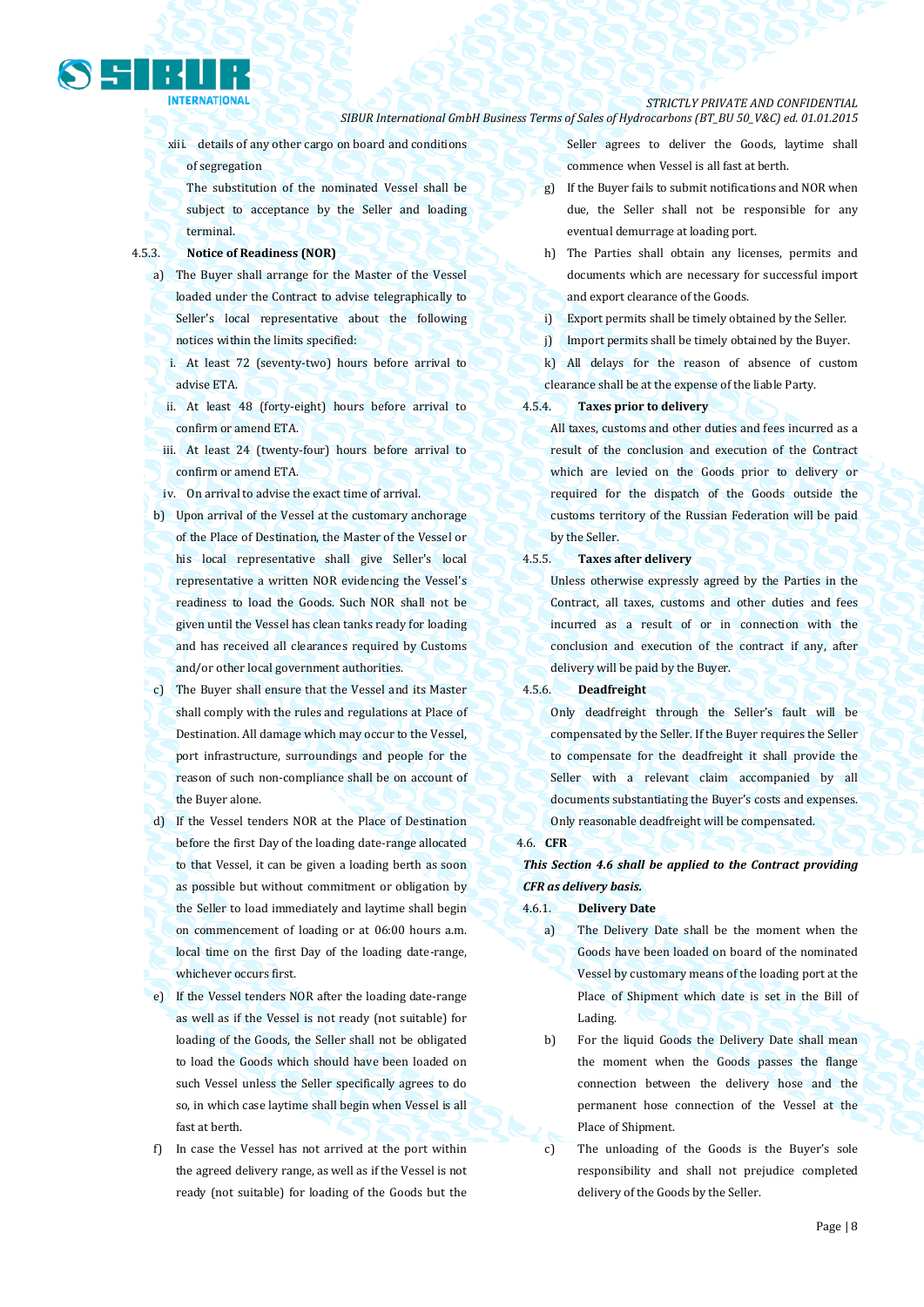# **INTERNATIONAL**

*STRICTLY PRIVATE AND CONFIDENTIAL SIBUR International GmbH Business Terms of Sales of Hydrocarbons (BT\_BU 50\_V&C) ed. 01.01.2015*

### 4.6.2. **Delivery terms**

- a) The Buyer shall provide the Seller with full and timely information about the unloading port. The Buyer shall provide such information, along with the Buyer's documentary instructions, to the Seller via facsimile or by other means agreed upon by the Parties, at least 5 (five) Business Days prior to each scheduled Shipment Date of the Goods by the Seller. The information must include:
- i. the name of the unloading port;
- ii. all instructions regarding customary documentation which may be required at the unloading port;
- iii. the identity of the terminal(s) at unloading port with instruction to enable the Vessel to prepare and submit necessary information to the customs or border authorities;and
- iv. any other information requested by the Seller.

Should the Buyer fail to timely submit such information, the Seller shall not be required to initiate the transportation and delivery of the Goods, which will not constitute a waiver of the Buyer's breach of Contract. Any delays in delivery of the Goods which result from inaccuracies of information provided are deemed to be the sole fault of the Buyer.

b) Where the Seller expressly or impliedly provides the Buyer with a date or a range of dates within which the respective Shipment shall arrive at the unloading port these shall be indicative only, made by the Seller as an honest assessment without guarantee. The Seller shall not assume any responsibility for the delivery of the Goods at the unloading port in indicated period.

### 4.6.3. **Licences and clearances**

a) The Parties shall obtain any licences, permits and documents which are necessary for successful import and export clearance of the Goods.

b) The Seller shall timely obtain export permits.

c) The Buyer shall timely obtain import permits.

d) All delays due to absence of custom clearance shall be at the expense of the liable Party.

#### 4.6.4. **Taxes prior to delivery**

All taxes, customs and other duties and fees incurred as a result of entry into the Contract which are levied on the Goods prior to delivery or required for the dispatch of the Goods outside the customs territory of the Russian Federation will be paid by the Seller.

### 4.6.5. **Taxes after delivery**

Unless otherwise expressly agreed by the Parties in the Contract, all taxes, customs and other duties and fees incurred as a result of or in connection with the conclusion and execution of the Contract if any, after delivery will be paid by the Buyer.

### **PARAGRAPH V TRANSPORTATION**

#### **5.1. General conditions of transportation**

a) Transport Document hereunder and the Contract shall be the Bill of Lading (or "B/L" or "BL" or "BOL").

- b) Delivery of the Goods shall be immediately followed and witnessed by presentation by the Seller to the Buyer or Carrier, or the Buyer's representative of a valid Transport Document. Such document shall be signed and marked by the Seller and Carrier at the place of loading and shall be deemed conclusive proof of delivery by the Seller.
- c) The Buyer warrants that the Place of Destination is (i) reachable by the agreed means of Transport and (ii) suitable and equipped, if necessary, for unloading of the Goods.

#### **5.2. Special conditions of transportation**

- 5.2.1. Where the Seller expressly or impliedly provides the Buyer with a range of dates within an agreed period of arrival of the Vessel at the Place of Destination, the delivery of the Goods may be performed on any of the dates provided.
- 5.2.2 On the next Day after dispatch of the Goods the Seller shall provide the Buyer with all information necessary for unloading of the Goods:
	- a) the Contract reference number.
	- b) the name of arriving Vessel, from which the Goods must be unloaded.
	- c) description of the Goods and their Bill of Lading quantity.
	- d) estimated Time of Arrival and date of Bill of Lading.

e) number of copies of Bill of Lading; and

f) details of any other cargo on board of the Vessel, if it can have any influence on unloading of the Goods process.

5.2.3 Where the Buyer charters the Vessel, the Buyer shall ensure the Vessel's fitness and cleanliness is satisfactory for delivery of the Goods in time and without affecting their quality. The cleanliness shall be evidenced by an appropriate certificate issued by Saybolt, SGS or other reliable body. However, it does not preclude the Seller to conduct an inspection of the Vessel and suspend the Goods' loading if there are reasonable doubts in the Vessel's condition. In this case the Parties shall promptly initiate an independent inspection, splitting relevant costs evenly. If the Vessel is found unsatisfactory, the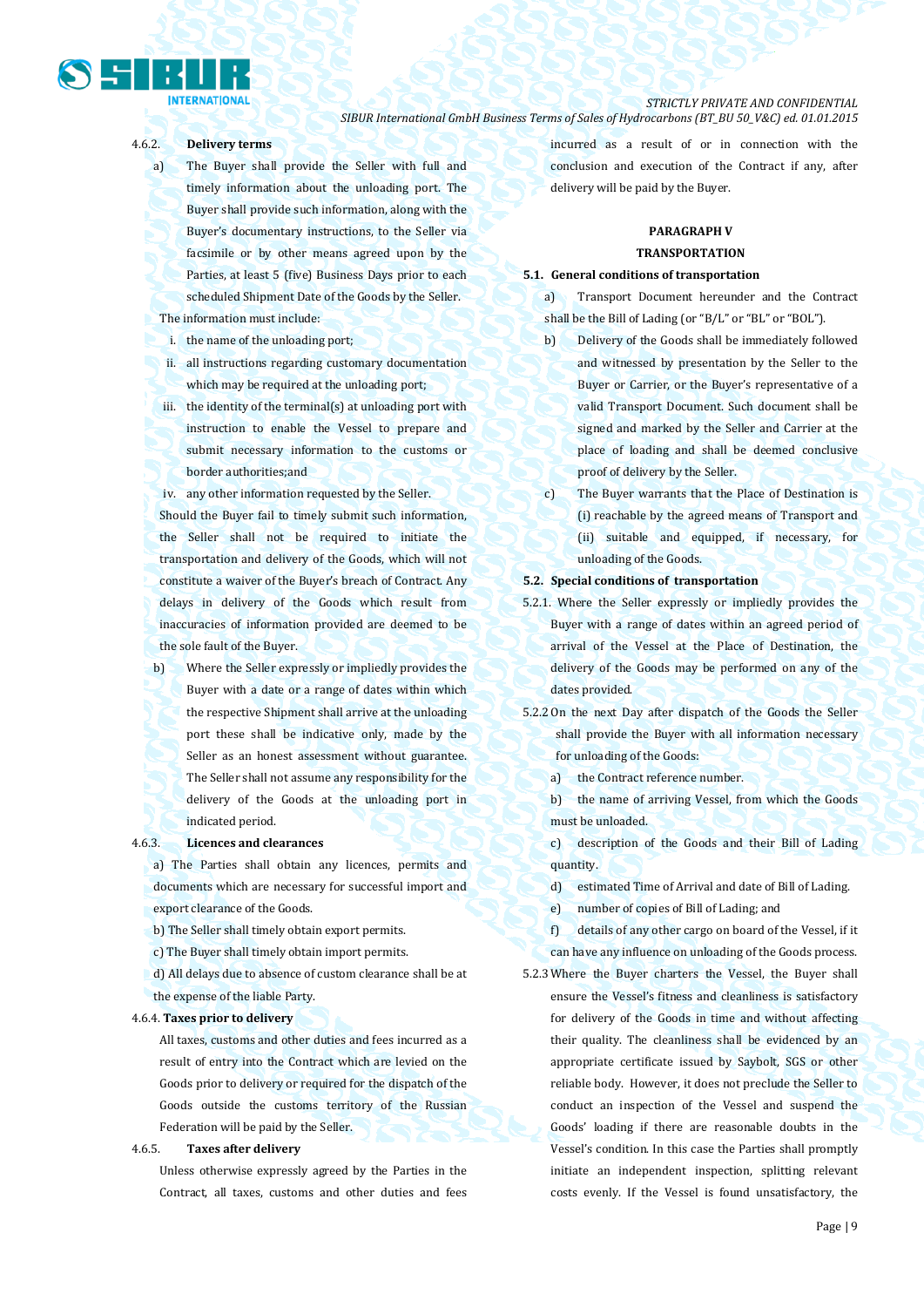

Buyer may either: (i) clean the Vessel or (ii) substitute the Vessel with a satisfactory one or (iii) request to proceed with loading taking all risks related to adverse effect on the Goods. Option (iii) is allowed only upon the Seller's consent. Any related costs and expenses shall be borne by the Buyer or compensated in full by the Buyer to the Seller, including, without limitations, the Seller's costs and expenses related to delay in the delivery of the Goods.

5.2.4 The Buyer warrants that:

a) the unloading port and unloading terminal, indicated as the Place of Destination, shall comply and shall remain fully compliant with the requirements of the ISPS Code;

b) the Buyer shall provide a safe port and safe berth for the Vessel and the Vessel shall when fully laden be able to safely reach, lie at, unload the Goods at and depart from the unloading terminal, always safely afloat, free from air draft and other physical restrictions and without causing damage to the unloading terminal, rivers, canals, shores, berths, docks, jetties, surroundings, environment and people.

5.2.5 The Buyer shall be liable for and shall indemnify the Seller in respect of any loss or damage, including but not limited to any liability for damage to the Vessel, the berth, terminal, rivers, canals, shores, berths, docks, jetties, surroundings, environment and people, additional freight costs or any deviation costs or any demurrage or detention, or expenses arising out of and in relation to any failure of the Buyer to comply with Section 5.2.4. Any costs or expenses arising out of or related to security regulations or measures required at the Place of Destination by the unloading port or facility or any relevant authority in accordance with the ISPS Code, if applicable, (including but not limited to, security guards, launch services, tug escorts, port security fees or Taxes and inspections;) and any delays caused by any additional or special security measures, inspections or other action required at the Place of Destination by the unloading port or facility or any relevant authority as a result of the nominated Vessel's previous ports of call, shall be borne by the Buyer and such time shall count as laytime or time on demurrage.

### 5.2.6 Nomination

a) The Party chartering the Vessel shall not later than 5 (five) Days prior to the first Day of the laytime at loading port, nominate for the other Party's acceptance (and such acceptance not to be unreasonably withheld) the Vessel which is to be loaded with the Goods for each scheduled Shipment (the "Nomination").

b) The Nomination shall include:

(i) the Contract reference number;

(ii) the name of the Vessel on which the Goods will be loaded;

(iii) a description of the Goods and approximate quantity or the Bill of Lading quantity (if available); (iv) ETA of the Vessel;

(v) the Vessel(s) loading laytime;

(vi) details of any other cargo on board or to be loaded on board if loading a part of cargo;

(vii) details of the last 3 (three) cargoes of the Vessel and such cargoes shall be of a nature, which are unlikely to have an adverse effect on the quality of the Goods; and

(viii) details of the agent at the Place of Destination (if available).

c) The acceptance or reasonable rejection of the Vessel shall be advised by the consenting Party as soon as possible, however not later than 12 (twelve) hours upon receipt of such Nomination.

d) Unless otherwise specified herein, the nominating Party may substitute any Vessel named in the Nomination not later than 5 (five) Days prior to the first Day of the ETA at the loading port. Such substitution shall always be subject to the requirements that a Vessel of a similar size be provided and that the quantity to be loaded shall not, without prior written consent of the other Party, differ by more than the Permitted deviation from the quantity of the Goods as provided in the Paragraph 3.3. hereof from the quantity specified in the Nomination. Where a Vessel is substituted, the nominating Party shall send to other Party a revised Nomination in the form set out above.

#### 5.2.7 NOR

Upon arrival of the Vessel at the Place of Destination (the unloading port or customary anchorage or area or such other place as the Vessel may be ordered to await unload) or other closest possible point to the Place of Destination, the Vessel shall tender its notice of readiness (NOR).The Buyer is obliged to ensure his timely presence at the Place of Destination at the Delivery Date for unloading of the Goods.

The Buyer's (or the Buyer's representative / agent's) absence at the Place of Destination shall not prejudice the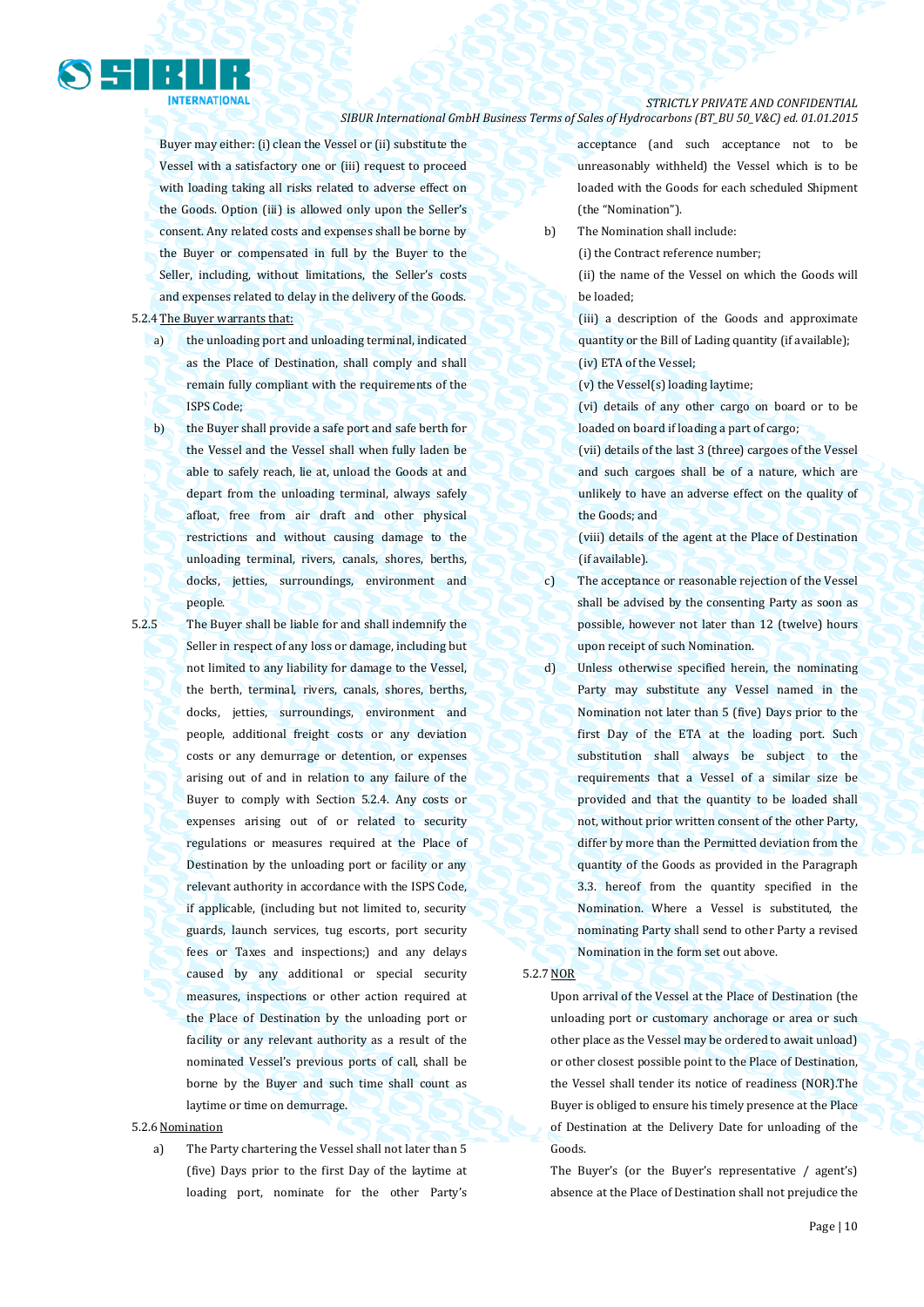fact that the Seller had successfully performed delivery of the Goods for the purpose of the Contract.

5.2.8 Charterparty Conditions

- The Seller may arrange transportation under Bills of Lading which incorporate charterparty conditions normally in use for Vessels. Without prejudice to the generality of the foregoing, such conditions shall be deemed to include the provision that where, at any time after loading but before the commencement of the unloading:
- a) importation of the Goods at the unloading port is prohibited under the laws of the country in which such Goods were produced, or by regulations, rules, directives or guidelines applied by the government of that country or any relevant agency thereof; and/or
- b) the country, state, territory or region at which the Place of Destination becomes a country affected by the Sanctions,
- the Goods shall be unloaded at an alternative safe port nominated by the Buyer that is not subject to any such prohibition and that is acceptable to the Seller (which acceptance shall not be unreasonably withheld). In any case such alternative port of unloading shall be deemed to be the Place of Destination and all and any costs (if any) involved in the Vessel's reaching such alternative Place of Destination shall be for the Buyer's account.

#### 5.2.9 The Buyer's Right to Require

Where the Buyer, by written instruction to the Seller, requests that the Vessel:

a) co-mingles different grades of the Goods belonging to the Buyer; and/or

b) otherwise breaches the Vessel's natural segregation; and/or

c) dopes the Goods by introducing additives after loading; and/or

d) adds dye to the Goods after loading; and/or

e) performs on board blending of the Goods; and/or

f) carries additives/dye in drums on deck; and/or

g) carries out such other cargo operation as the Buyer may reasonably require and always providing that the Vessel is capable of performing such operations and that such operations are within the scope of the charterparty conditions or otherwise agreed by the Vessel's owners; then the Buyer shall indemnify and hold the Seller harmless against any liability, loss, damage, delay or expense that the Seller may sustain by reason of complying with the Buyer's request. The indemnity given by the Buyer to the Seller shall be no less in scope than the indemnity required by the Vessel's owners to comply with the Buyer's request.

5.2.10 The Seller's Right to Refuse

The Seller reserves the right to refuse at any time:

- a) to direct any Vessel to undertake or to complete the voyage to the Place of Destination if such Vessel is required in the performance of the Contract, in the Seller's opinion, to risk its safety or to risk ice damage, or to transit or to proceed or to remain in waters where there is war (whether declared or not), terrorism, piracy or threat thereof; or
- b) to direct the Vessel to undertake the voyage to the intended Place of Destination if such Vessel is required in the performance of the Contract to transit waters, which in the Seller's reasonable opinion, would involve abnormal delay; or
- c) to undertake any activity in furtherance of the voyage which in the opinion of the Vessel's master could place the Vessel, its cargo or crew at risk.

If the Seller agrees to direct the Vessel to undertake or to complete a voyage as referred to in this Paragraph, the Buyer undertakes to reimburse the Seller, in addition to the Total Goods Value payable under the Contract, for all costs incurred by the Seller in respect of any additional, freight, demurrage, insurance premium and any other sums that the Seller may be required to pay to the Vessel's owner including but not limited to any sums in respect of any amounts deductible under such owners' insurance and any other costs and/or expenses incurred by the Seller.

#### 5.2.11 Ice clause

a) In case of ice at the Place of Destination or on the voyage to the Place of Destination which directly prevents or hinders safe navigation, the Vessel may only follow a path cut by ice breakers, provided that the master considers such navigation safe. Under no circumstances will the Vessel be obliged to force a path through the ice. If required, the Buyer shall, at its own expense, place icebreakers at the Vessel's disposal.

b) The Buyer shall reimburse the Seller for:

i. any additional insurance premium incurred;

ii.the cost of any ice damage incurred less any sum which is recovered under the applicable insurance policy or policies; and

iii. any charter hire paid by the Seller for the period of repair necessitated by ice damage, including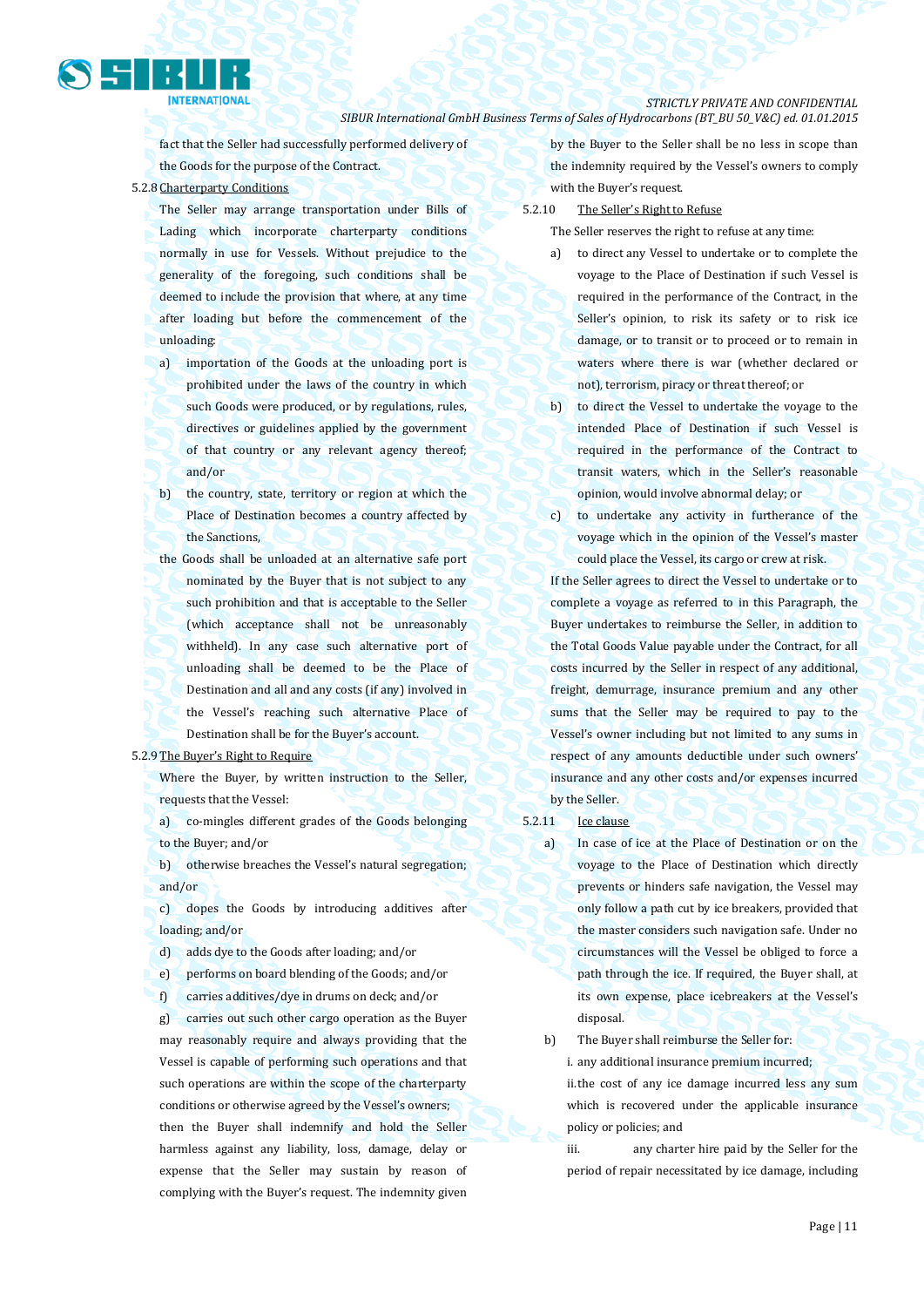

hire paid by the Seller for the Vessel's deviation to the repair yard.

c) In the event that the Place of Destination is inaccessible due to ice, or in the event that the master deems the Vessel to be at risk of being unable to leave the Place of Destination due to ice, the Vessel will proceed to the nearest ice-free position and request revised orders. Immediately upon receipt of such request, the Buyer shall nominate an alternative ice-free and accessible port or facilities for receiving the Goods, provided that if the Place of Destination is a loading port then such an alternative ice-free and accessible port or facilities shall be agreed with the Seller. Any additional freight, expenses, demurrage and/or dues incurred as a result of such revised orders shall be for the account of the Buyer.

**5.3 Special conditions of transportation in sea Container(s)**

*This Section 5.3. shall be applied when the Contract specifies delivery in sea Container(s).*

- a) The period of free use and payment for excess use of Container(s) in port of unloading shall be according to the applicable rules of the forwarder's agent/Container owner or customary at the Place of Destination.
- b) In the event a Container is damaged while it is in possession of the Buyer or the Buyer's counterparties, the Buyer shall promptly inform the Seller thereof and within 30 (thirty) days after the Seller's request pay to the Seller the documented repair costs in full, including, without limitation, expenses incurred in transporting the Container to the place of repair and for the surveyor's services. If the owner of the Container (or the forwarder agent, if authorized) decides that the repair of the Container is impossible or not reasonable as a result of the damage incurred, the Container is considered to be lost. In that event the Buyer shall pay the Seller the amount equivalent to the value of a corresponding container of the same size and type of the Container, which shall not be less than the cost of the Container, as set by the owner.
- c) The assessment of damage to the Container during the period of use by the Buyer shall be done by the Seller or an expert engaged by the Seller or by the owner or by the expert engaged by the owner. The expert costs are born by the Seller or the owner. Upon the results of the assessment the expert shall

prepare a report based on which the owner of the Container shall resolve on the feasibility of the Container's repair. The expert costs shall be paid in full by the Buyer to the Seller.

- d) The Buyer shall return the Container in accordance with the Seller's written instructions as soon as possible following the completion of the transportation and in any event within the free use period stated in the customary rules at the Place of Destination. The Container is to be freed from all particles of the cargo and material used for the Goods separation.
- e) Should the Buyer fail to return the empty and clean Container to the forwarder (or the forwarding agent) within the free use period, such Container is considered to be lost. In that event the Buyer shall pay the Seller the amount equivalent to the value of a corresponding container of the same size and type of the Container, which shall not be less than the cost of the Container, as set by the owner.
- f) Should the Buyer fail to return the Container within the free use period, the Seller is entitled at its own discretion: (i) to claim the cost of the lost Container; or (ii) extend the return period and charge 35 (thirty five) USD for each Day of use beyond the free use period or such higher rate as may be applicable to the forwarder's agent/Container owner or customary at the Place of Destination. In the event the Container is lost or deemed to be lost (as described in this Paragraph 6.3. hereof), the charge for the use beyond the free use period shall be calculated until the date of payment of the cost of the lost Container.
- **g)** The Buyer shall provide the Seller with full written instructions regarding the particulars for the Bill of Lading including consignee, contact details and address of the authorized person of the consignee, other information necessary for the delivery and reasonably required by the Seller, number of the copies, addresses, etc. and such other information which may be required at the Place of Shipment, Place of Destination and/or by the Seller. The Seller shall have the right to issue its own instructions if the Buyer fails to provide the Seller with the instructions and/or information required by this Paragraph.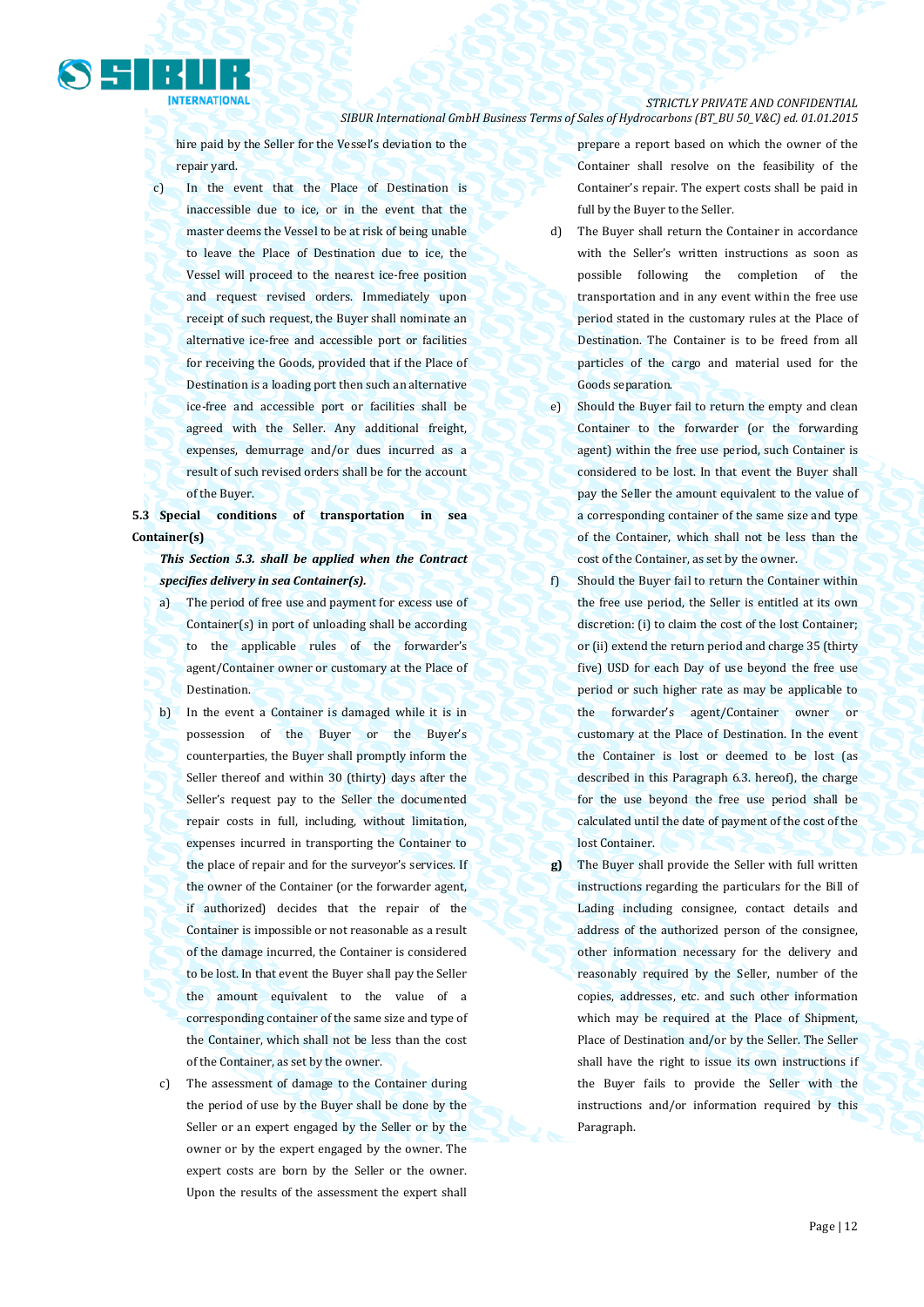

### *STRICTLY PRIVATE AND CONFIDENTIAL*

*SIBUR International GmbH Business Terms of Sales of Hydrocarbons (BT\_BU 50\_V&C) ed. 01.01.2015*

### **PARAGRAPH VI**

### **SHIPMENT PERIOD**

- 6.1. The Shipment Date shall be specified in the Transport Document.
- 6.2. (i) If the Parties agree that the Shipment period shall be any month of a year without indication of the dates, and
	- (ii) within 10 (ten) days prior to the last Day of such month the dates of dispatch are not agreed by the Parties,
	- the Seller shall be entitled not to deliver the respective Shipment and/or sell such Shipment to any third party and shall not be liable to the Buyer for such non-delivery or for any losses and expenses incurred by the Buyer. If the Seller decides to sell the respective Shipment to any third party the Buyer shall reimburse to the Seller all expenses arising out and/or in connection with such sales.

#### **6.3. Transportation information**

- a) If the Goods' transportation is arranged by the Seller, the Buyer shall submit to the Seller the Transportation information required for the transportation and delivery of the Goods via facsimile, or by other means agreed upon by the Parties at least 5 (five) Business Days before the first Day of laytime of each Shipment.
- b) The Transportation information shall include:
	- all instructions regarding customary documentation which may be required at the Place of Destination;
	- the identity of the terminal(s) at the Place of Destination, with instructions to enable the Carrier to prepare and submit necessary information to the customs or border authorities; and
	- any other documents requested by the Seller.
- c) Should the Buyer fail to timely submit the Transportation information, the Seller may, at its sole discretion elect to extend the time for delivery of the Goods which, if so extended, will not constitute a waiver of the Buyer's breach of the Contract.
- d) The Seller shall send to the Buyer the details of the dispatched Shipment via facsimile or by other means agreed upon by the Parties within 5 (five) Business Days after dispatch of the Goods. The details of the dispatched Shipment shall include: Vessel name, the Goods quantity and ETA at the Place of Shipment or the Place of Destination (whichever is applicable).
- e) Any delays in loading the Goods at the Place of Shipment (including where the Seller is entitled to delay delivery of the Goods) or in unloading the Goods at the Place of Destination caused by the Buyer's failure to provide any necessary Transportation

information, or as a result of omissions or inaccuracies in the Transportation information provided, will be for the Buyer's account. The Buyer shall indemnify the Seller for all costs, losses and damages, including, but not limited to, demurrage and/or detention incurred by the Seller as a result thereof.

## **PARAGRAPH VII**

### **LAYTIME**

- 7.1. The time allowed to the Buyer for the loading or unloading of the Goods deliverable under the Contract shall be as set out in the Contract.
- 7.2. If the amount of laytime permitted is not set out in the Contract, laytime shall be 24 (twenty four) hours or such a lesser period as may be specified in the relevant charterparty and/or the agreement with the Carrier, unless otherwise expressly mutually agreed by the Parties in writing. Sundays and Holidays shall be included unless unloading on the Sunday or Holiday in question is prohibited by Law or regulation or custom at the unloading terminal. Laytime shall commence: 6 (six) hours after NOR has been tendered (berth or no berth); or when the Vessel is all fast at the berth; whichever is the earlier.
- 7.3. The Buyer may not refuse to certify receipt of the notice and if it does so, the time of arrival shall be determined according to the Carrier's records. The Buyer shall pay in full any expenses and costs of the Carrier and/or the Seller related to the Buyer's refusal to certify anysuch notice.
- 7.4. For the purpose of calculating laytime, loading and unloading of the Goods shall be deemed to have been completed upon disconnection of the discharging hoses or the loading/unloading of the last portion of the Goods.

### **PARAGRAPH VIII DEMURRAGE**

8.1. If the Goods are not loaded or unloaded (whichever is applicable) by the Party required to load or unload the Goods (whichever is applicable) within the time allowed in accordance with the laytime provisions of the Contract, such Party shall pay to the other Party demurrage in respect of the excess time at the rate set out in the Contract. Unless the Contract provides otherwise, no Force Majeure Event shall affect the running of the laytime or vary or excuse the obligation to pay demurrage. The Party required to load or unload the Goods shall indemnify the other Party for all demurrage costs resulting from delay in loading or unloading of the Goods by the Party required to load or unload the Goods.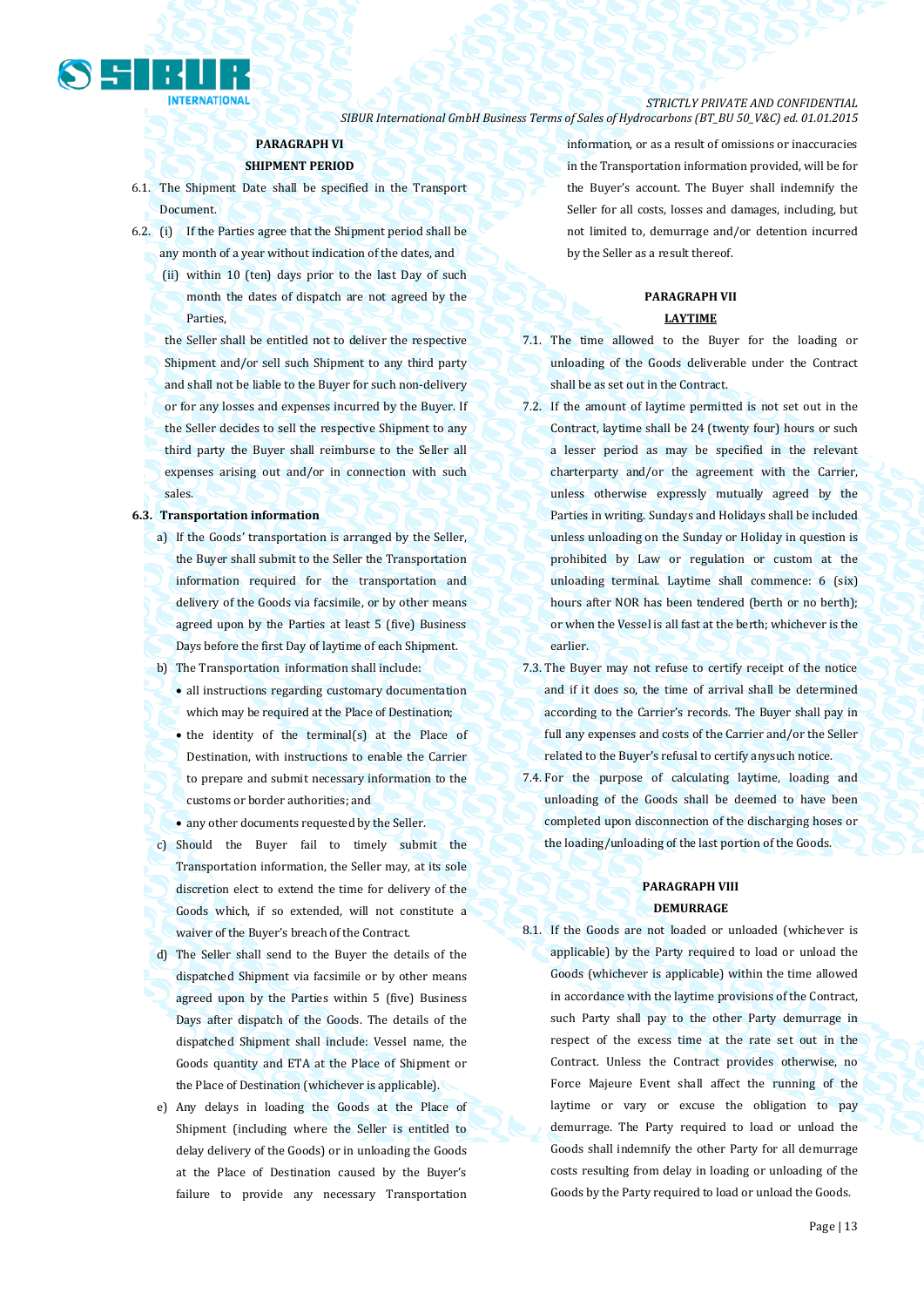

- 8.2. Where no demurrage rate has been provided in the Contract, the demurrage rate shall be as set out in the relevant agreement with the Carrier and/or the terms and conditions of the charter party (as the case may be), if neither the agreement nor the terms and conditions of the charter party specifies a demurrage rate, the rate shall be the market rate for the applicable means of Transport on the date of the completion of loading/unloading as shall be assessed by a mutually agreed independent broker. In the event that the Parties do not agree on a mutually acceptable broker, then each Party will appoint an independent broker and the two so appointed will appoint a third. The assessment that is the furthest away from the median will be discounted and the applicable demurrage rate will be the average of the two remaining assessments.
- 8.3. Unless the Contract provides otherwise, demurrage claims must be addressed to the other Party with complete supporting documentation within 9 (nine) months after the Delivery Date; however, it shall not be considered as time-barred by this Paragraph. The Parties consider this period reasonable as they agree that customarily carriers make demurrage claims within approximately 6 (six) months after the Delivery Date.
- 8.4. Demurrage claims shall be considered within 30 (thirty) Days after their receipt by the relevant Party and shall be paid by the relevant Party not later than 14 (fourteen) Days after the invoice receipt from the other Party. If no substantiated comments have been given within the specified 30 (thirty) Days period, the claim shall be deemed accepted.
- 8.5. If the Party required to load or unload the Goods (whichever is applicable) does not load or unload the Goods within the time allowed in accordance with the laytime provisions of the Contract, such Party shall be liable for demurrage even if such delay was caused by the fault or the failure of the Vessel or its master or crew, or if loading or unloading is suspended for the Vessel's own purposes. In such cases the Party in Default shall pay to the other Party all costs and expenses incurred by such other Party as a result thereof.
- 8.6. The demurrage caused by events such as accidents occurring to equipment that affects the loading or unloading of the Goods or fire in or near the loading facilities shall be determined in the appropriate charter party.
- 8.7. Notwithstanding clause 7.2. of PART VII of the General Terms (ARBITRATION AND LAW), any dispute, controversy, claim or difference relating to or arising out

of demurrage in delivery by sea due or alleged to be due under the Contract shall be referred to arbitration in London in accordance with the London Maritime Arbitrators Association (LMAA) Terms current at the time when the arbitration proceedings are commenced.

- 8.7.1. The referral shall be to three arbitrators. A party wishing to refer a dispute to arbitration shall appoint its arbitrator and send notice of such appointment in writing to the other party requiring the other party to appoint its own arbitrator within 14 (fourteen) days of that notice and stating that it will appoint its arbitrator as sole arbitrator unless the other party appoints its own arbitrator and gives notice that it has done so within the 14 (fourteen) days specified. If the other party does not appoint its own arbitrator and give notice that it has done so within 14 (fourteen) days specified, the party referring a dispute to arbitration may, without the requirement of any further prior notice to the other party, appoint its arbitrator as sole arbitrator and shall advise the other party accordingly. The award of a sole arbitrator shall be binding on both parties as if he had been appointed by agreement.
- 8.7.2. Nothing herein shall prevent the parties agreeing in writing to vary these provisions to provide for the appointment of a sole arbitrator.
- 8.7.3. In cases where neither the demurrage claim nor any counterclaim exceeds the sum of USD 10,000 (or such other sum as the parties may agree) the arbitration shall be conducted in accordance with the LMAA Small Claims Procedure as applicable at the time when the arbitration proceedings are commenced.

### **PARAGRAPH IX PRICE**

- 9.1. The Price for the Goods shall be determined in the Contract.
- 9.2. Should the final price for the Goods not be known at the time of invoicing, the Seller shall prepare a provisional invoice based upon the pricing information available at the time and the Buyer shall make payment against the provisional invoice. The provisional invoice shall, unless otherwise agreed between the Parties in the Contract, be based upon 100 % (one hundred) of the quantity specified in the bill(s) of lading and the preliminary price calculated based on the formula specified in the Contract.
- Page | 14 9.2.1. If the amount paid by the Buyer against the provisional invoice for the Goods is less than the amount due to be paid for the Actual Contract Quantity at the agreed (final) price, calculated according to the formula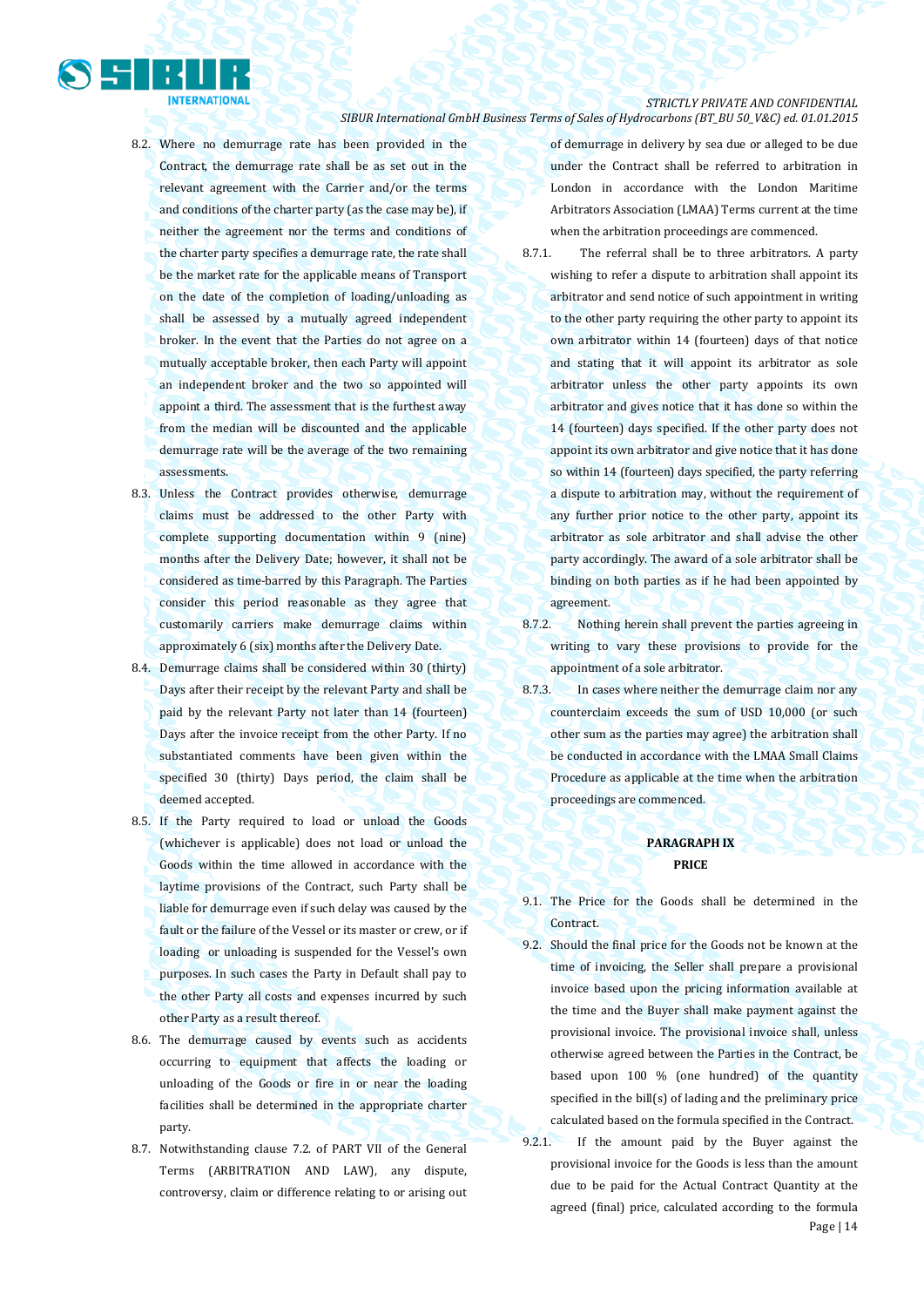

specified in the Contract, the Buyer shall pay such outstanding balance within 3 (three) Business days of receipt of the Seller's final invoice which shall be prepared as soon as practicable after all the relevant pricing information becomes available to the Seller.

9.2.2. If the amount paid by the Buyer against the provisional invoice for the Goods exceeds the amount due to be paid for the Actual Contract Quantity at the agreed (final) price, calculated according to the formula specified in the Contract, the Seller shall issue the final invoice (which shall be prepared as soon as practicable after all the relevant pricing information becomes available to the Seller) and the Buyer shall select either (i) that such difference between the amounts will be applied to the further deliveries if applicable or (ii) that the Seller shall return such difference between the amounts within 3 (three) Business days of a mutually acceptable appropriate Verification Act being executed by the Parties. If the Buyer selects option (ii), then such Verification Act shall be prepared and sent by the Seller to the Buyer within 2 (two) Business days upon receipt of the Buyer's respective decision in writing.

### **PARAGRAPH X PAYMENT TERMS**

*Unless otherwise specified in this Business Terms general payment terms shall be in accordance with Part III ("GENERAL PAYMENT TERMS") of the General Terms*

**Section 10.1. Prepayment (advance payment)**

*This Section 10.1 applies to Contracts specifying Prepayment , unless the Contract provides otherwise*

10.1.1. Buyer shall pay for the Goods as follows:

- i. The Buyer shall pay one hundred per cent (100%) of the amounts specified in Seller's proforma invoice in advance of delivery within five (5) Business Days after the date of the invoice but no later than three (3) Business Days prior to the Goods' dispatch by the Manufacturer as indicated in the invoice.
- ii. Buyer shall payt by wire transfer and without deduction or setoff into Seller's bank account and Buyer shall indicate the number and the Signing Date of the Contract/Amendment and proforma invoice number in the payment reference .
- iii. If the amount paid by Buyer as Prepayment for the Goods is less than the amount due to be paid for the Actual Contract Quantity or the Actual Monthly Quantity (as the case may be)

Buyer shall pay the outstanding balance within five (5) Days of Seller's invoice for the balance.

iv. If the amount paid by Buyer as Prepayment for the Goods exceeds the amount due to be paid for the Actual Contract Quantity or the Actual Monthly Quantity (as the case may be) the Parties shall mutually agree whether (i) the difference will be applied to future Shipments, if applicable or (ii) the Seller shall return such difference between the amounts within five (5 ) Business Days of the signing of the Verification Act by the Parties.

### **Section 10.2. Post payment**

### *This Section 10.2 applies to Contracts specifying Post payment*

- 10.2.1Buyer shall pay one hundred per cent (100%) of the amounts specified in Seller's invoice not later than the date specified in the Contract.
- 10.2.2Partial payments shall be allowed, subject to Section 10.2.1 above.

### **Section 10.3. Letter of Credit**

### *This Section 10.3 applies to Contracts specifying Letter of Credit*

- 10.3.1Issuance of the Letter of Credit. Buyer shall procure issuance of the Letter of Credit within five (5) Business Days from the Signing Date in accordance with these Business Terms and the Contract.
- 10.3.2Validity period of the Letter of Credit. The validity period for the Letter of Credit shall cover the payment period in the Contract plus thirty (30) Days, provided, however, that the total minimum validity period shall be no less than ninety (90) Days. Buyer shall procure that the validity period of the Letter of Credit shall be extended if a Force Majeure Event extends the payment period under the Contract.
- 10.3.3Documents
	- Buyer shall procure that:
	- (a) the only documents required to be presented by Seller to collect under the Letter of Credit shall be the following:
		- i. Seller's invoice (fax or email copy); and
		- ii. Transport Document;
	- (b) documents prepared in Russian are acceptable; and
	- (c) minor mistakes and misprints in the documents are acceptable.
- 10.3.4Letter of Credit Conditions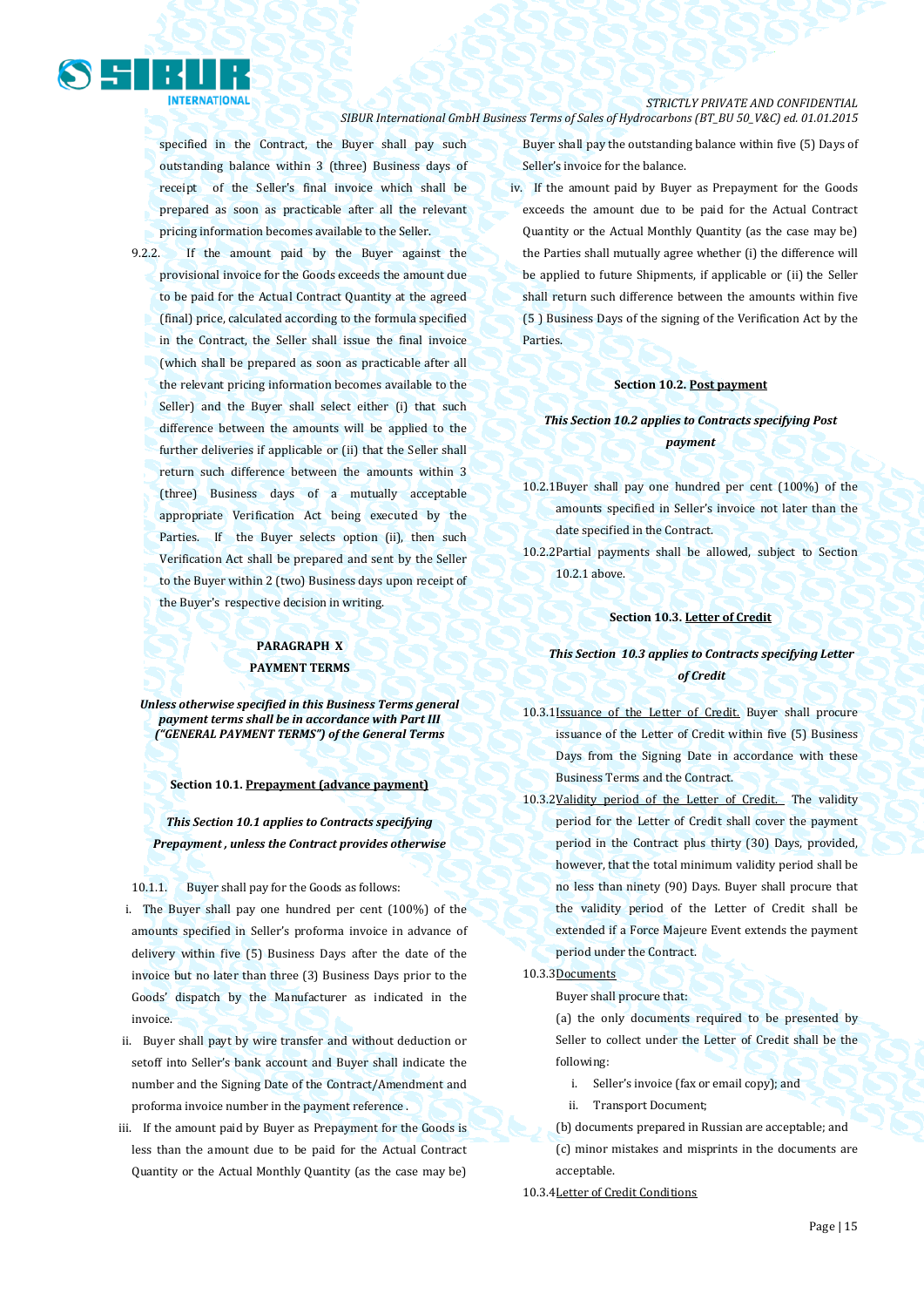follows:

**NTERNATIONAL** 

i. Buyer shall procure issuance in favour of Seller an irrevocable and divisible Letter of Credit payable at sight in strict accordance with the terms and from a bank and in a form confirmed in writing by Seller but in any case prior to the dispatch of Goods;

The payment for the Goods shall be effected by Buyer as

ii. Buyer shall provide Seller with the draft of such irrevocable Letter of Credit for Seller's preliminary written approval;

iii. expenses in connection with the opening, amendment and utilisation of the Letter of Credit shall be paid by Buyer; and

iv. The Letter of Credit shall be issued in the amount of one hundred and ten per cent (110%) of the Price multiplied by the Shipment quantity of the Goods to be delivered.

*Section 10.4. CAD ("Cash against documents") The terms and conditions of this Section 10.4 shall be applied to the Contract if the Contract specifies CAD as the payment terms, unless otherwise specified therein*

- 10.4.1. These payment terms are governed in accordance with the ICC Uniform Rules for Bank-to-Bank Reimbursements Under Documentary Credits (URR 525).
	- Buyer shall pay the Goods via Cash against documents at sight (hereinafter referred to as "CAD at sight") in accordance with the conditions specified below.

10.4.2. Pursuant to payment terms via CAD at sight Buyer shall pay for the Goods in advance in the amount specified in the Contract.

10.4.3. The payment for the Goods shall be effected by Buyer as follows:

> a) Within ten (10) Business days after the date when the documents stating the right of disposal of the Goods were issued Seller shall (i) transfer the originals of such documents to Seller's Bank and (ii) send the copy of such documents to Buyer.

- 10.4.4. The Parties expressly have acknowledged and agreed that the following documents are considered as the documents stating the right of disposal of the Goods:
	- i.Commercial invoice;
	- ii.Bill of Lading
	- iii.Packing list issued by Seller.

The Parties may mutually agree in writing in the Contract other documents stating the right of disposal of the Goods depends on the reasonable requirement of the respective authority.

*SIBUR International GmbH Business Terms of Sales of Hydrocarbons (BT\_BU 50\_V&C) ed. 01.01.2015*

*STRICTLY PRIVATE AND CONFIDENTIAL*

- 10.4.5. Upon receipt of the documents stating the right of disposal of the Goods Seller's Bank shall transfer the originals of such documents to Buyer's Bank; provided that such Buyer's Bank was expressly preliminary approved by the Seller in writing.
- 10.4.6. Buyer shall pay five-fifteen per cent (5-15%) (as it is stipulated in the Contract) of the amount specified in the Seller's commercial invoice in advance within five (5) Business Days after the date of Seller's commercial invoice.
	- 10.4.7. Buyer shall confirm Buyer's Bank his Consent for payment for the original documents stating the right of disposal of the Goods and shall pay the remaining amount specified in Seller's commercial invoice at the rate of eighty five – ninety five per cent (85- 95%)(depending on the amount of advance payment) within fourteen (14) Days from the moment of arrival of the Goods to the Place of Destination.
	- 10.4.8. Without prejudice to other provisions hereof the advance payment for the Goods paid by Buyer in accordance with this Section is considered as Seller's compensation for storage of the Goods before its actual transfer to Buyer. In case Buyer doesn't pay the remaining amount for the Goods within fourteen (14) Days from the moment of arrival of the Goods to the Place of Destination, Seller shall be entitled to retain the advance payment for the Goods paid by Buyer in accordance with this Section for compensation of the Seller's expenses for storage of the Goods.
	- 10.4.9. Buyer shall (i) effect the payments specified in subsections 10.4.6 and 10.4.7 of this Section and (ii) ensure the availability of the total amount to be paid pursuant to subsection 10.4.7 of this Section on the date of confirmation to Buyer's Bank of his Consent for payment for the documents and effect this payment in accordance with the Contract by telegraphic transfer and without deduction into Seller's bank account and Buyer shall indicate the number and the date of the Contract/Amendment and commercial invoice number in the payment reference (the purpose of payments).
	- 10.4.10. From the date of receipt of Buyer's Consent for payment for the documents stating the right of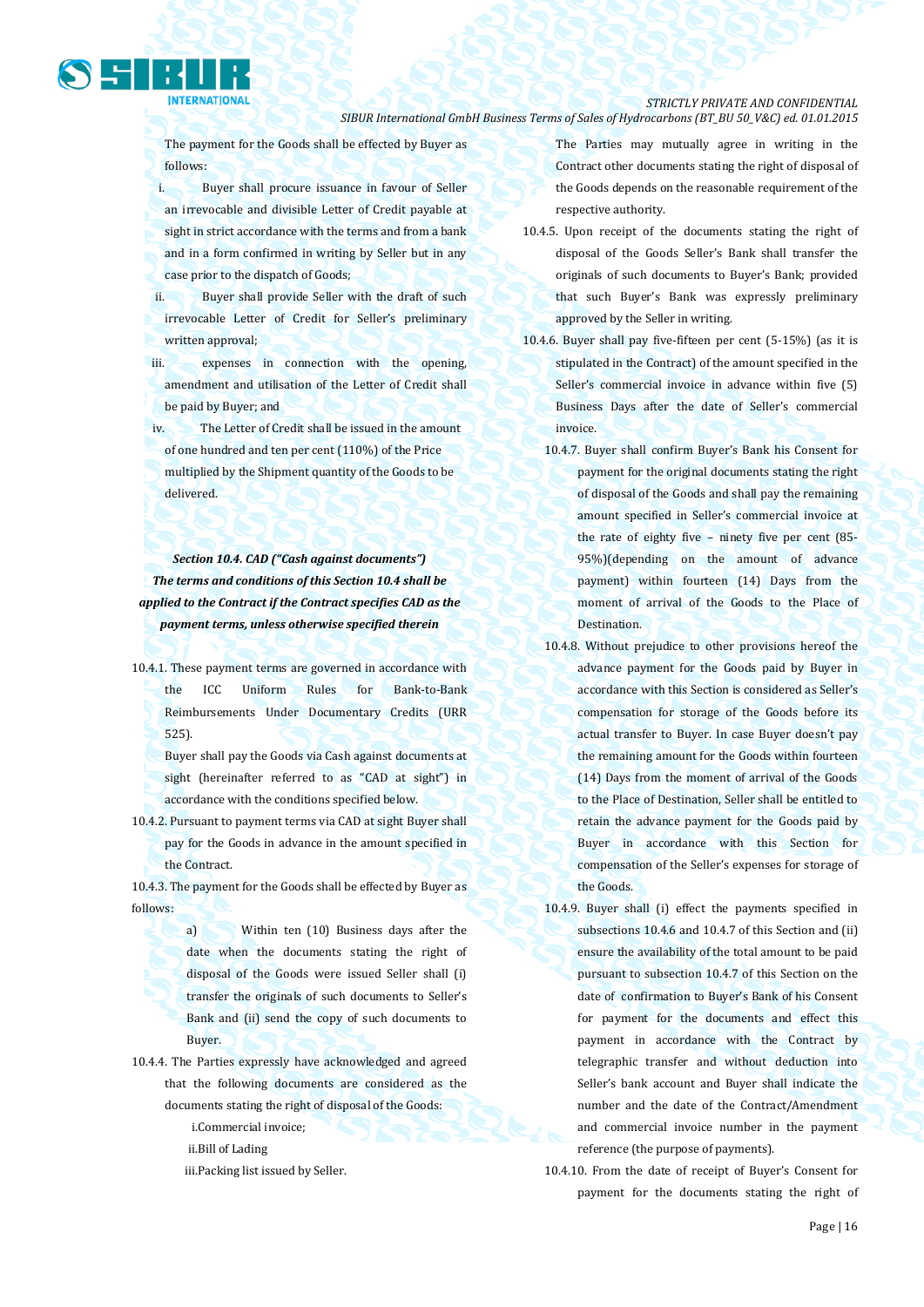

disposal of the Goods Buyer`s Bank shall transfer the originals of such documents to Buyer.

10.4.11. The Parties expressly have acknowledged and agreed that in case of payment for the Goods via CAD at sight the risk and title to the Goods shall transfer from Seller to Buyer at the date of receipt by Buyer of the originals of the documents stating the right of disposal of the Goods.

### **Section 10.5. Security of the Buyer's Payment Obligations**

### *This Section 10.5 applies to Contracts specifying the Security of the Buyer's payment obligations*

#### 10.5.1**. Stand-by Letter of Credit**

a)Issuance of Stand-by-Letter of Credit. The Buyer shall procure the issuance of a Stand-by Letter of Credit within five (5) Business Days from the Signing Date in accordance with these Business Terms and the Contract.

b) Validity period. The validity period for the Stand-by Letter of Credit shall be ninety (90) Days. c) Stand-by-Letter of Credit procedure. If Buyer fails to pay one hundred per cent (100%) of the amount specified in Seller's invoice within the time specified in the Contract the Seller may immediately look to the Stand-By Letter of Credit against the presentation by Seller to Seller's bank (as specified in Seller's invoice) of the following documents:

i. Seller's (Beneficiary) letter with the following statements (telex, fax or email acceptable):

• the Seller has delivered the Goods in conformity with the Contract and these Business Terms and the invoice has been sent to the Buyer; and

 payment of Seller's invoice for delivery of the Goods is properly due to the Seller, and such payment has not been made to the Seller by the Buyer within the terms of the Contract;

ii. copy of the Seller's invoice (telex, fax or email acceptable);

iii. Transport Document (telex, fax or email acceptable).

d) Stand-by Letter of Credit Conditions. Buyer shall pay for the Goods as follows:

**i.** Buyer shall procure issuance in favour of the Seller an irrevocable Stand-By Letter of Credit payable in accordance with the terms and from a bank and in a form confirmed in writing by

Seller but in any case prior to the Goods' dispatch.

**ii.**The Stand-By Letter of Credit shall be issued for the amount of one hundred and ten per cent (110%) of the Planned Contract Quantity or the Planned Monthly Quantity (as the case may be) and shall be valid for a period specified in the Contract. Buyer shall procure the extension of the validity period of the Stand-by Letter of Credit to the extent thatthe payment period is extended by a Force Majeure Event.

**iii.** Buyer shall provide Seller with a draft of such Stand-By Letter of Credit for Seller's preliminary written approval.

**iv.** Expenses in connection with the opening, amendment and utilisation of the Stand-By Letter of Credit shall be paid by Buyer.

**v.**Any and all costs, loss or damage incurred by Seller as a result of Buyer's failure to comply with this Section shall be for Buyer's account and Seller shall indemnify Seller and hold it harmless against all such costs, loss and damage.

### 10.5.2 **Parent company guarantee**

Upon Seller's request, Buyer shall provide Seller with, and shall procure delivery to Seller of, Buyer's parent company guarantee securing the performance of all the Buyer's obligations under the Contract (including these Business Terms and the General Terms) in the form at Annex 2 hereto. Such guarantee shall be provided within ten (10) Business Days after Seller's request and shall be in writing, in a form satisfactory to the Seller and issued for the term of the Contract plus six (6) months. If Buyer has no parent company satisfactory to Seller, the guarantee may be issued by an Affiliate(s) or other third party(ies) as agreed with Seller.

Seller is not obliged to deliver the Goods until the requested guarantee is duly furnished and Buyer shall reimburse to Seller upon demand any and all related costs in connection with such delay. If Buyer delays the provision of the guarantee for more than ten(10) Business Days, Seller is entitled to terminate the Contract by written notice to Buyer.

10.5.3 **Bank guarantee**

The Buyer shall provide Seller with an irrevocable and unconditional bank guarantee issued in favour of Seller and securing the performance of all of Buyer's obligations under the Contract. The bank guarantee shall be provided within ten (10) Business Days after the date of signing of the Contract and shall be issued for an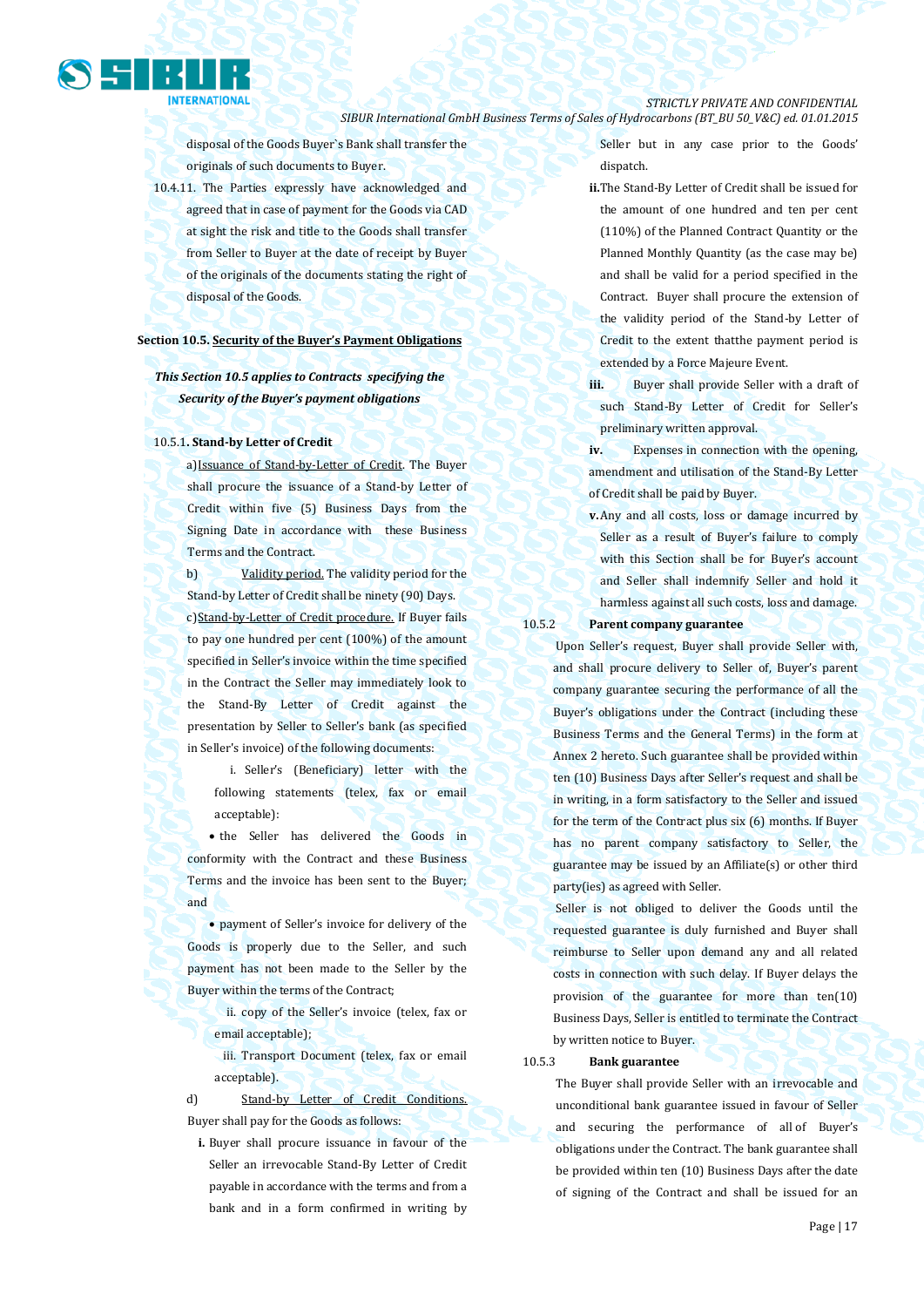

amount and by a bank previously confirmed in writing by Seller but in any case prior to the Goods' dispatch. The bank guarantee shall be issued for the term of the Contract plus thirty (30) calendar days and shall be transferred by SWIFT or other interbank communications system via the bank of the Seller. Buyer shall procure issuance of and any amendment to the bank guarantee at its own expense.

Seller is not obliged to supply the Goods until the requested bank guarantee is duly furnished and the Buyer shall pay to Seller any and all related costs in connection with such delay. If the Buyer delays the provision of the bank guarantee for more than ten (10) Business Days, Seller may elect, at its own discretion, either to (di) change the payment terms of the Goods to Prepayment (Section 10.2. hereof), or (ii) suspend the performance of the Contract, or (iii) unilaterally terminate the Contract. Such suspension and/or termination shall not entitle the Buyer to claim for liquidated damages.

#### 10.5.4 **Reinstatement of Guarantee**

If any guarantee, including but not limited to bank guarantee, of a parent company or of any other Third party(ies) specified in the subsection 10.5.2. hereof and/or the Letter of Credit, and/or the Stand-by Letter of Credit, which were provided by the Buyer to the Seller in accordance herewith, ("Guarantees") ceases or threatens to cease to be effective and/or valid due to Sanctions, bankruptcy, insolvency, reorganization, liquidation, revocation of a licence or similar proceedings in respect of bank, parent company or any other Third party(ies) specified in the subsection 10.5.2. hereof, and/or for any other reason, not related to the Seller, prior to the term herein stipulated, the Buyer shall procure the reissuance ofsuch Guarantee in compliance herewith, promptly but not later than ten (10) Days from the occurrence of any event indicated in this Section. Where Buyer fails to procure reinstatement of any Guarantee within the specified term, Seller is entitled upon written notice to Buyer to suspend performance of all and any obligations hereunder until the new Guarantee is provided, and/or cancel and/or resell or otherwise dispose of the Goods to any Third party. Seller shall be not liable for such suspense of the obligation's(s') performance, and/or cancellation, and/or resale and any other disposal of the Goods. Buyer may not make any claims in connection with such acts of the Seller notwithstanding anything to the contrary herein and in the applicable Law.

In any case the Buyer shall reimburse to the Seller within seven (7) Days from receipt of a written demand all and any costs, charges, expenses and losses, including related to storage, transport, resale and disposal of the Goods, demurrage incurred by the Seller in connection with non-performance or improper performance of obligation for the Guarantee's/Guarantees' reissue by the Buyer.

### **PARAGRAPH XI RESPONSIBILITIES OF THE PARTIES**

#### 11.1. **Delivery liquidated damages**

a. For each full Week of delay in Seller's delivery of the Goods commencing thirty (30) Days after the latest date within the Shipment period as specified in the Contract, the Buyer shall be entitled to demand liquidated damages from the Seller for such delivery delay in the amount equal to 0.1% (one tenth of one per cent) of the Price for the late delivered Goods per Day, up to a maximum of 10% (ten per cent) of the Price for the late delivered Goods.

b. The Parties acknowledge and agree that in no event shall the Seller be considered to be in breach under the Contract due to any late delivery and the Buyer shall not be entitled to liquidated damages until the Seller is at least more than 30 (thirty) Days late under the terms and conditions specified in the Contract. The Seller shall not be liable to the Buyer in liquidated damages for delay caused by a Force Majeure Event, failure or default on the part of the Buyer, or where the Seller is entitled to delay delivery pursuant to the terms of the Contract.

c. The Parties acknowledge and agree that in no event shall the Seller be considered to be in breach under the Contract due to any late delivery or nondelivery of the Goods and the Buyer shall not be entitled to claim any losses, or liquidated damages, or any other claims in case of the planned Manufacture production capacity repair; provided that the Seller shall notify the Buyer of such repair not later than one week prior to the month when the repair is planned. The Parties acknowledge and agree that Seller's notification of the repair is enough and sufficient evidence and confirmation of the planned repair.

d. THE LIQUIDATED DAMAGES SET FORTH HEREUNDER TOGETHER WITH THE RIGHT OF TERMINATION SET OUT IN SECTION 12.3. HEREOF SHALL BE THE BUYER'S SOLE AND EXCLUSIVE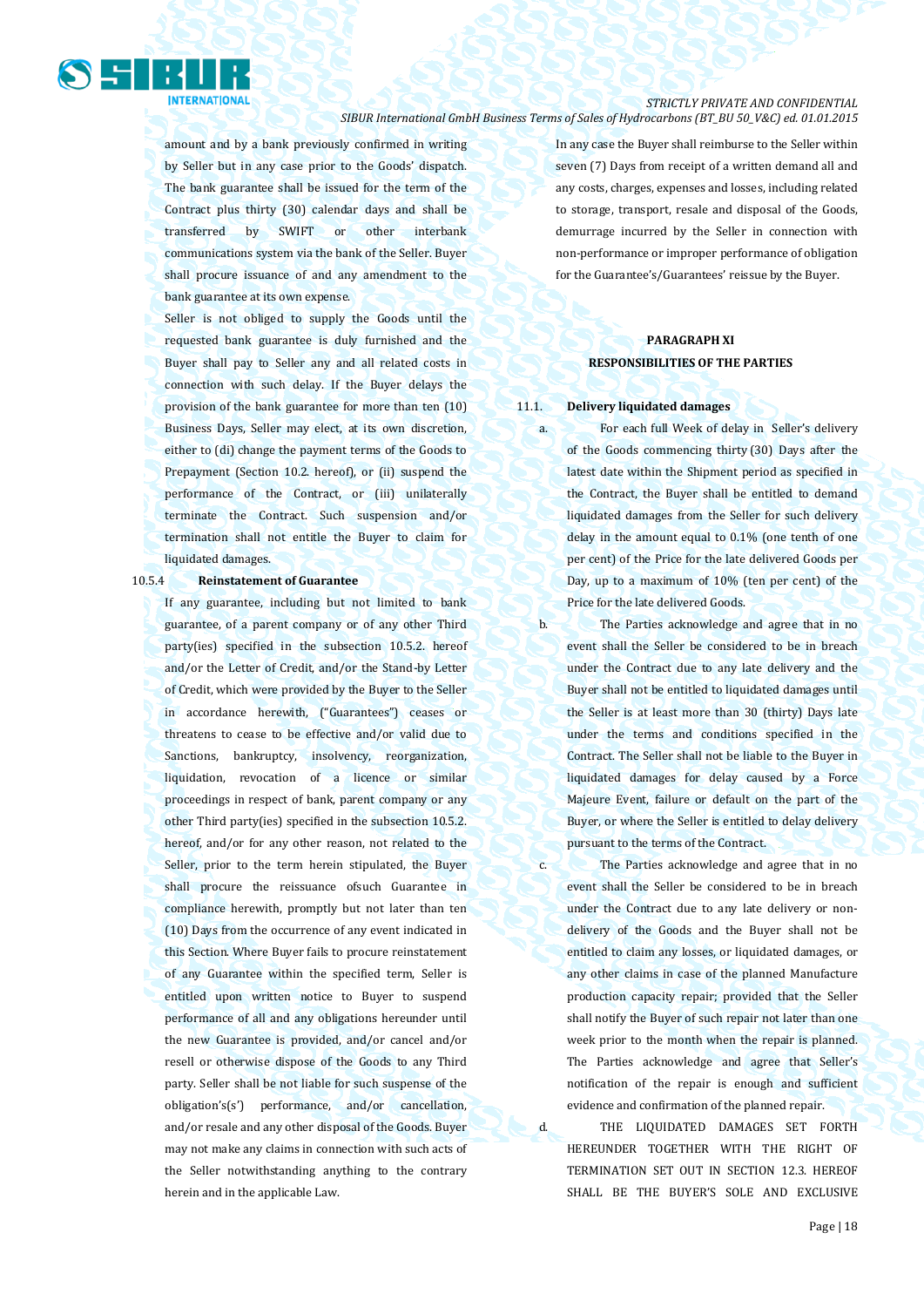### *STRICTLY PRIVATE AND CONFIDENTIAL*

*SIBUR International GmbH Business Terms of Sales of Hydrocarbons (BT\_BU 50\_V&C) ed. 01.01.2015*

REMEDIES FOR ANY LATE DELIVERY OF ANY GOODS OR PART THEREOF AND THE SELLER SHALL HAVE NO FURTHER LIABILITY WHATSOEVER, WHETHER IN CONTRACT, TORT (INCLUDING NEGLIGENCE OR STRICT LIABILITY).

### 11.2. **Interest for late payment**

In case the Buyer fails to comply with the terms of the payment set out in the Contract the Buyer shall pay to the Seller interest at the lesser of (i) one month LIBOR plus 4% (four per cent) per annum of the outstanding amount or (ii) the maximum allowed by applicable Law.

### 11.3. **Suspension**

If the conditions or terms of payment are breached by the Buyer the Seller may, at the Seller's option, either suspend delivery of the Goods to the Buyer or unilaterally terminate the Contract. Such suspension shall not constitute a delay for the purposes of liquidated damages.

#### 11.4. **Late acceptance**

In the event that the Buyer fails or refuses to accept delivery of the Goods or any part thereof pending laytime (i.e. have not commenced the accepting and unloading/loading of the Goods as the case may be; or furnished the Seller with explanation of delay and further instructions as regards the Goods satisfactory for the Seller); provided that such Goods have been delivered in accordance with the terms of the Contract, without prejudice to the Seller's other rights under the Contract or the applicable Law, the Seller is entitled to pass the Goods to a proximate logistic company or keeper at the Buyer's risk and expense of which the Buyer shall be notified within reasonable time. The Seller is entitled to exercise its right hereunder irrespective of whether the title to the Goods has passed to the Buyer under the Contract or not. The quantities of the Goods passed confirmed by such a logistic company or keeper shall be deemed as due confirmation of the quantities of the Goods delivered by the Seller; the term for quality claims for the Goods specified in Section 2.8. hereof shall commence as of the expiration of the laytime. The Seller shall be entitled to claim without limitation all and any transport and/or insurance cancellation costs, storage costs, additional transport costs, customs duties, demurrage and other similar or related costs and all expenses arising out of or in connection with such late acceptance from the Buyer till the moment when the Goods are taken by the Buyer.

### 11.5. **The Seller's disposal rights**.

In the event that the Buyer (or the Buyer's authorized representative, or the Buyer's Carrier, etc.) fails or refuses to accept delivery of the Goods or any part thereof within 5 (five) Days of the due date mutually agreed by the Parties, entirely without prejudice to the Seller's other rights under the Contract or the applicable Law, the Seller shall at its sole discretion be entitled to sell the quantity of the Goods which were not taken by the Buyer. The Seller is entitled to exercise its right hereunder irrespective of whether the title to the Goods has passed to the Buyer under the Contract or not. The Seller is also entitled either (i) to demand the Buyer to reimburse all Seller's costs of sale including, without limitation, storage costs, additional transport costs, customs duties, and other similar or related reasonable costs and expenses together with any difference in the price obtained for the Goods when compared to the Price of the Goods set out in the Contract; or (ii) to deduct the amount of the received advance payment (applicable to the prepayment or CAD) for the damages incurred by the Seller as a result of such refusal; after calculating the damages the remaining part of the advance payment shall be either returned to the Buyer or offset against further Shipments.

### 11.6. **Limitation of liabilities**

a. UNDER NO CIRCUMSTANCES SHALL EITHER PARTY BE LIABLE WHETHER IN THE CONTRACT, IN TORT (INCLUDING GROSS NEGLIGENCE), UNDER ANY WARRANTY OR OTHERWISE, FOR ANY INDIRECT, SPECIAL, INCIDENTAL OR CONSEQUENTIAL DAMAGES OR FOR EXEMPLARY OR PUNITIVE LOSSES OR DAMAGES, OR ANY LOSS OF PROFITS (SAVE IN RELATION TO SELLER'S LOSS OF PROFIT ARISING FROM THE BUYER'S FAILURE OR REFUSAL TO TAKE OR ACCEPT DELIVERY OF THE GOODS OR ANY PART THEREOF CONTRARY TO THE TERMS OF THE CONTRACT) OR REVENUES, OR ANY COST OF LABOR, RESULTING FROM OR ARISING OUT OF OR IN CONNECTION WITH THE GOODS OR SELLER'S PERFORMANCE UNDER, OR BREACH OF, THE CONTRACT, EVEN IF THE PARTIES HAVE BEEN ADVISED OF THE POSSIBILITY OF SUCH DAMAGES. EACH PARTY SHALL UNDERTAKE ITS BEST EFFORTS TO MITIGATE ITS LOSSES.

b. FOR THE AVOIDANCE OF DOUBT, EITHER PARTY MAY SEEK TO RECOVER FROM THE DEFAULTING PARTY ANY ACTUAL DIRECT DAMAGES INCURRED AS A RESULT OF THE DEFAULTING PARTY'S BREACH OF CONTRACT (INCLUDING, BUT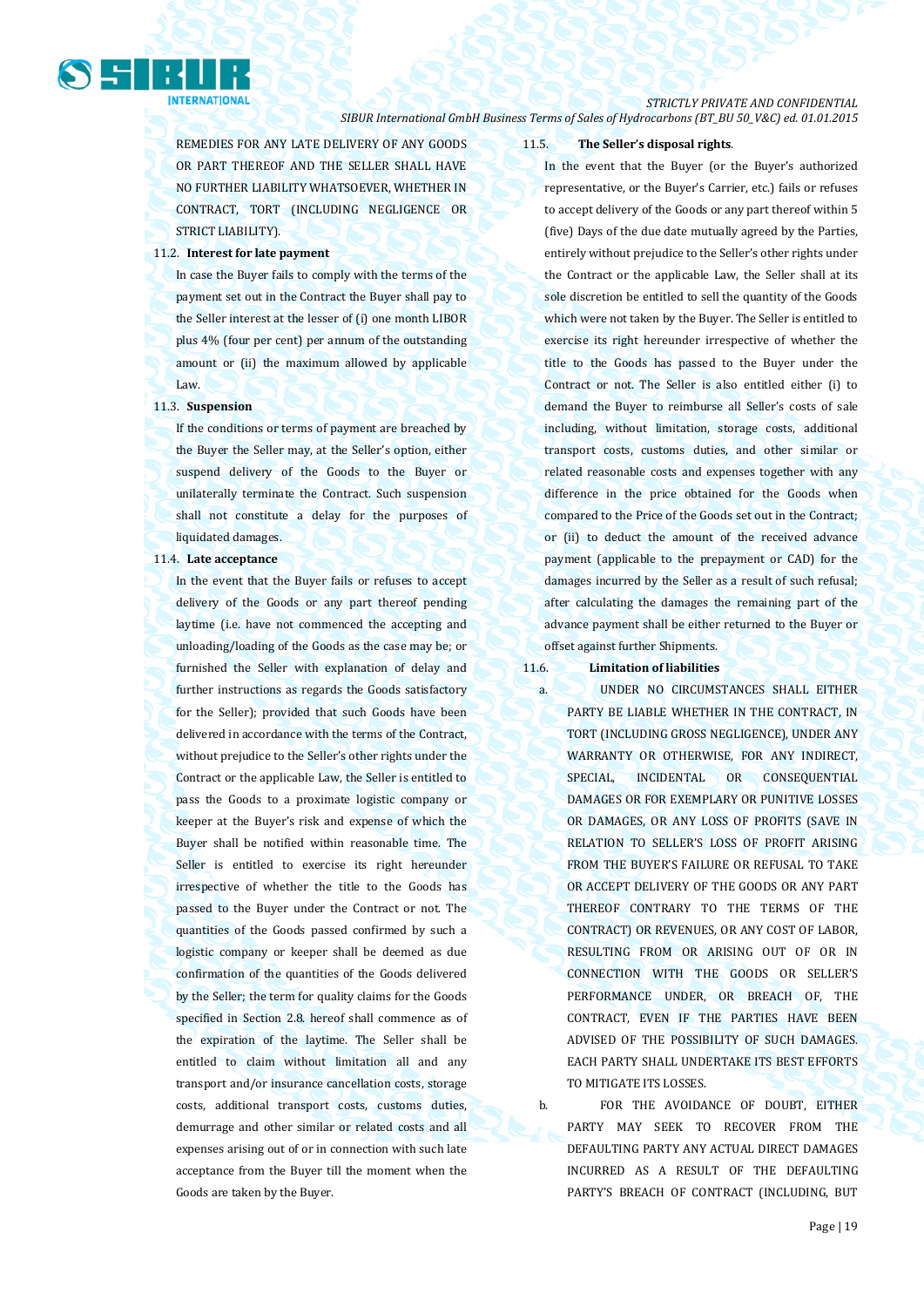

NOT LIMITED TO, REASONABLE ATTORNEYS' FEES AND COSTS); PROVIDED, HOWEVER, THAT NOTWITHSTANDING ANYTHING CONTAINED HEREIN, TO THE FULL EXTENT PERMITTED BY APPLICABLE LAW, IN NO EVENT SHALL THE SELLER'S LIABILITY IN CONNECTION WITH THE GOODS OR THE CONTRACT EXCEED THE TOTAL GOODS VALUE (INCLUDING, BUT NOT LIMITED TO TRANSPORTATION COSTS, STORAGE COSTS, ETC.) PAID TO THE SELLER BY THE BUYER FOR THE GOODS.

- c. UNDER NO CIRCUMSTANCES SHALL THE SELLER BE LIABLE FOR THE BUYER'S LOSS OF PROFIT, NON RECEIPT OF REVENUE, BUSINESS INTERRUPTIONS, THE SUSPENSION OF COMMERCIAL ACTIVITIES, OR FOR ANY INDIRECT LOSS IRRESPECTIVE OF ITS CHARACTER AND REASON.
- d. BOTH PARTIES ACKNOWLEDGE AND AGREE THAT THE EXCLUSIVE REMEDIES AND LIMITATIONS OF LIABILITIES SET FORTH HEREIN WERE BARGAINED FOR ON AN EQUAL FOOTING AND ARE CONDITIONS OF THE CONTRACT.
- e. NOTHING IN THE CONTRACT SHALL LIMIT OR EXCLUDE THE LIABILITY OF EITHER PARTY FOR DEATH OR PERSONAL INJURY RESULTING FROM ITS NEGLIGENCE OR FOR FRAUDULENT MISREPRESENTATION.
- f. Adverse Weather. The Parties shall not be liable for delay caused by adverse weather. Notwithstanding the customary rules at the Place of Destination the Parties agree to evenly split losses caused by the adverse weather conditions and beyond the insurance coverage or other compensation from third parties.

### **PARAGRAPH XII DURATION**

12.1. The Contract shall come into effect on the Signing Date and, subject to observance of Sections 12.2-12.3. hereof shall continue in force until all obligations have been fulfilled (unless earlier terminated hereunder or the Parties agreed otherwise in writing) and in the part of payments – until such time that same are made in full.

#### 12.2. **Buyer's default**

a) The Seller may, at its sole discretion and in addition to any other legal remedies it may have, upon giving written notice to the Buyer suspend all

deliveries under the Contract and/or unilaterally terminate the Contract where:

- i. the Buyer is in breach of any condition of the Contract;
- ii. delivery or unloading of the Goods is delayed due to any cause(s) attributable to the Buyer and such delay is not excused by any other provision of the Contract;
- iii. loading or unloading of the Goods is delayed by more than 10 (ten) hours after the NOR has been tendered due to reasons attributable to the Buyer;
- iv. the Buyer or its parent company commences, or becomes the subject of, any bankruptcy, insolvency, reorganization, administration, liquidation or similar proceeding or is in the Seller's reasonable opinion expected to be unable or unwilling to pay its debts as the same become due;
- v. the Buyer or its parent company ceases or threatens to cease to function as a going concern or conduct its operations in the normal course of business;
- vi. a creditor attaches or takes possession of all or a substantial part of the assets of the Buyer or its parent company; or
- vii. **if applicable, the Buyer delays the provision of** the parent company guarantee or other security of its obligations as provided in the Contract for more than 10 (ten) Business Days.
- b) Where the Seller suspends delivery of the Goods due to any of the events referred to under the Section 12.2. a) hereof, the Seller may, so long as such event is continuing, at any time unilaterally terminate the entire Contract.
- c) Where, pursuant to the provisions of Section 12.2. hereof, the Seller, under the Contract providing for multiple Shipments, temporarily suspends the delivery of the Shipment and then decides to resume delivery of the Shipments under the Contract, the Seller may cancel the suspended delivery of Shipment and shall be under no obligation to make up for any quantity of the Goods that would have been delivered to the Buyer but for such suspension.

d) Where the Contract provides for multiple Shipments then the rights given to the Seller in the Section 12.2. hereof, apply to all such Shipments where the Seller is allowed to terminate in respect of one Shipment, then it is entitled to terminate all the

remaining Shipments.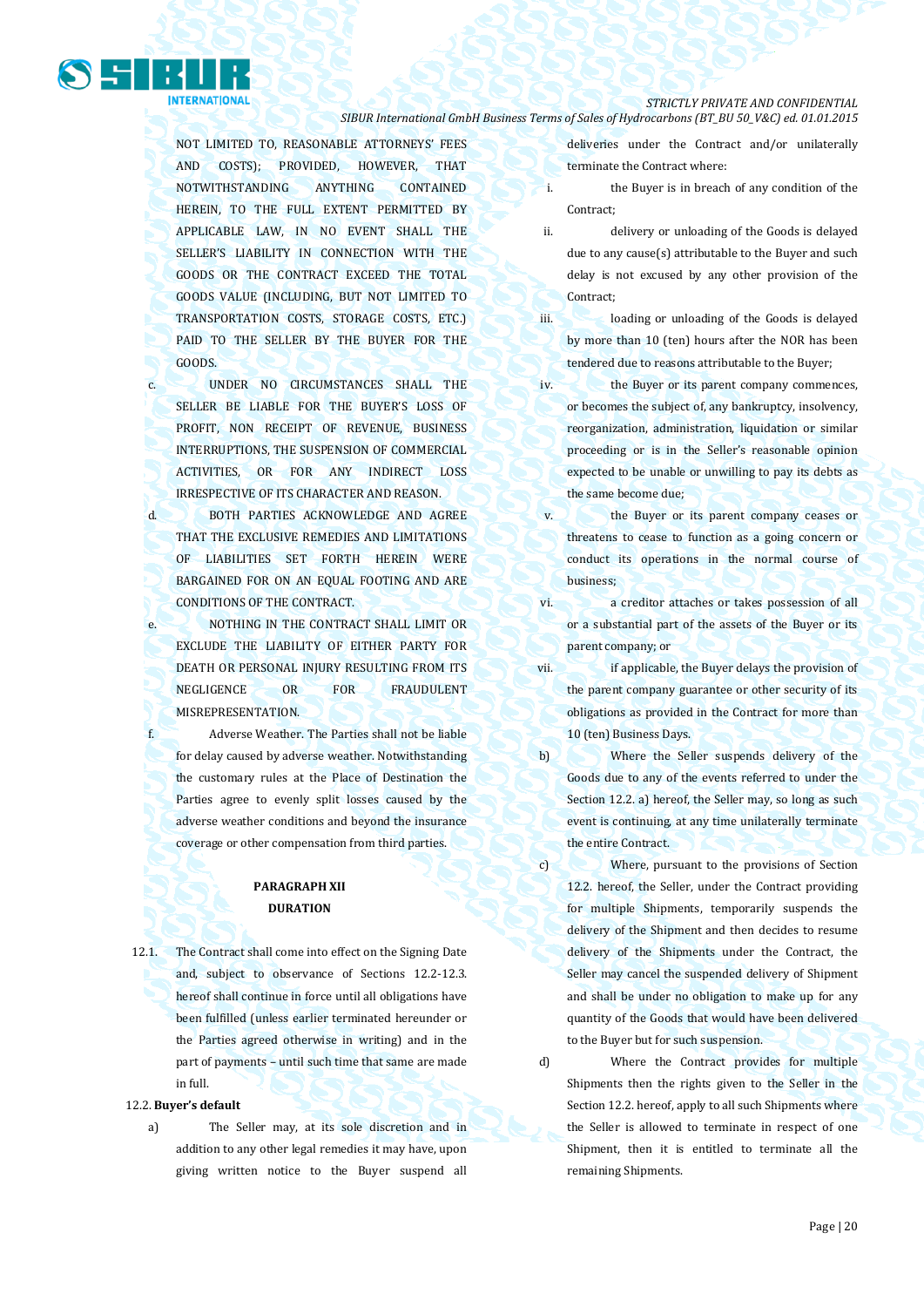

e) Any termination of the Contract by the Seller shall be without prejudice to the rights and obligations of each Party as accrued on the date of termination.

### 12.3. **Seller's default**

- a) The Buyer may at its sole discretion, and in addition to any other legal remedies it may have, upon giving notice to the Seller terminate the Contract, where the Seller, for any reason whatsoever, is in a material breach of any conditions of the Contract.
- b) In relation to multiple Shipments under the Contract, the Buyer's right to terminate under this Section 12.3. hereof or otherwise, only applies to the Shipment in respect of which the Seller is in breach and not to future Shipments.
- c) Any termination of the Contract by the Buyer shall be without prejudice to the rights and obligations of each Party as accrued at the date of termination.
- 12.4. In the event of termination of the Contract by either Party pursuant to the provisions of Section 12.2. or Section 12.3. hereof then, save where the Buyer has terminated only part of a multiple Shipments under the Contract, and in addition to any direct losses arising from the default or breach, the Party so terminating shall be entitled to claim damages from the Party in default as if the Party in default had failed to deliver or failed to accept, as the case

may be, such quantity of the Goods as remained to be delivered under the Contract at the date of termination.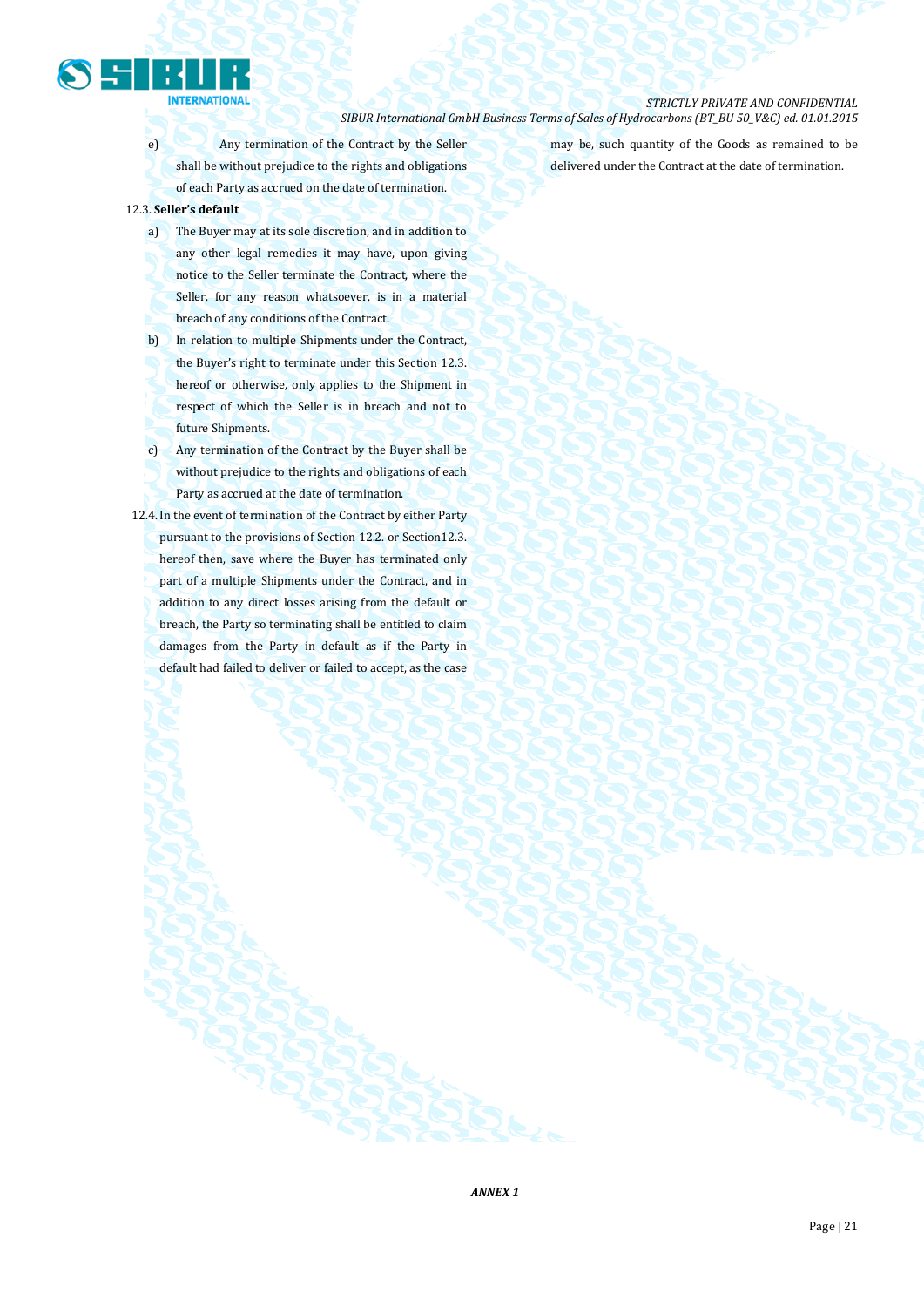

### *CONTRACT (TEMPLATE)*

| <b>The Buver</b>                                                                                                 | <b>The Seller</b>                                                                                                |
|------------------------------------------------------------------------------------------------------------------|------------------------------------------------------------------------------------------------------------------|
| [insert the name of the company], a company organized and<br>existing under the law of finsert the country name] | [insert the name of the company], a company organized and<br>existing under the law of [insert the country name] |
| with its registered legal address at finsert the address                                                         | with its registered legal address at [insert the address]                                                        |
| represented by [insert the authorized person of the company]                                                     | represented by [insert the authorized person of the company]                                                     |
| acting on the basis of [insert]                                                                                  | acting on the basis of [insert]                                                                                  |
| Attn. to:                                                                                                        | Attn. to:                                                                                                        |
| Tel.                                                                                                             | Tel.                                                                                                             |
| FAX:                                                                                                             | FAX:                                                                                                             |
| E-MAIL:                                                                                                          | E-MAIL:                                                                                                          |

### **CONTRACT № [insert the number]**

| <b>Signing</b><br>Place: [insert the place] | <b>Date</b>        |                      | <i><b>[insert]</b></i>                 | document                            |                                         | date]:                  |
|---------------------------------------------|--------------------|----------------------|----------------------------------------|-------------------------------------|-----------------------------------------|-------------------------|
| I. GOODS                                    | <b>II. QUALITY</b> | <b>III. QUANTITY</b> | <b>DELIVERY</b><br>IV.<br><b>BASIS</b> | <b>V.TRANSPORTATION</b>             | VI.<br><b>SHIPMENT</b><br><b>PERIOD</b> | <b>VII. LAYTIME</b>     |
|                                             |                    |                      |                                        |                                     |                                         |                         |
| VIII.<br><b>DEMURRAGE</b>                   | IX. PRICE          | X. PAYMENT TERMS     |                                        | XI. RESPONSIBILITIES OF THE PARTIES |                                         | XII.<br><b>DURATION</b> |
|                                             |                    |                      |                                        |                                     |                                         |                         |

### BUSINESS TERMS

1. This Contract is intended to be accompanied and supplemented by Business Terms [insert the number/name of the Business Terms] of SIBUR International GmbH ("Business Terms") which shall be accessed via the following link [www.sibur](http://www.sibur-int.com/)[int.com.](http://www.sibur-int.com/)

2. It is expressly agreed and acknowledged by the Buyer that the Business Terms are the integral part hereof and considered incorporated into this Contract.

- 3. THE BUYER HEREBY EXPRESSLY ACKNOWLEDGES AND CONFIRMS THAT THE BUSINESS TERMS WERE READ VERY CAREFULLY, ACCURATELY AND PRECISELY AS THEY INCLUDE CERTAIN EXCLUSIONS, INCLUDING BUT NOT LIMITED TO, LIMITATIONS OF LIABILITY CONDITIONS, ARBITRATION AGREEMENT AND CONFIRMATION PROCEDURE.
- 4. If there is any conflict, ambiguity or inconsistency between the terms and conditions of this Contract and the terms and conditions of the Business Terms, the terms and conditions of this Contract shall prevail.

| The Buyer: | The Seller: |
|------------|-------------|
|            |             |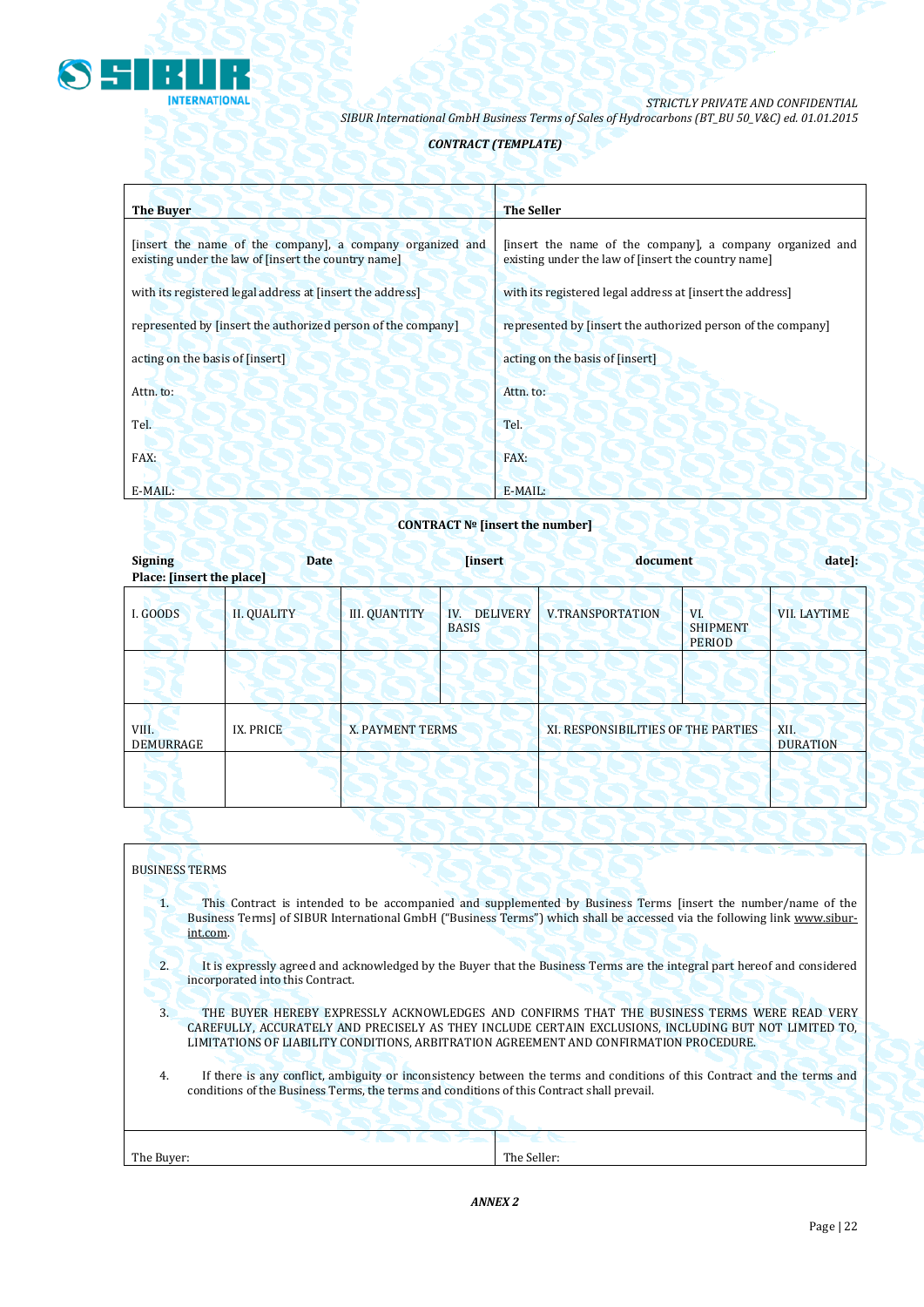

### *GUARANTEE (TEMPLATE)*

*GUARANTEE*

Signing Date: [ ] [ ]

THIS GUARANTEE (the "Guarantee") is made as a deed on the date written above (the "Signing Date")

BY:

 $\lceil$ , a company organised and existing under the laws of  $\lceil$ , with its office at  $\lceil$ , represented by,  $\lceil$ , acting on the basis of  $\lceil$ ("Guarantor"),

IN FAVOUR OF:

SIBUR International GmbH, a company organised and existing under the laws of Austria, with its registered legal address at Prinz-Eugen-Straße 8-10, A-1040 Vienna, Austria ("Seller", and, together with Guarantor, the "Parties", each being a "Party").

RECITALS:

WHEREAS, the Seller and [ ], a company organised and existing under the laws of [ ], with its registered legal address at [ ] (hereinafter referred to as the "Buyer"), entered into a Contract [ ] dated [ ] between the Seller, on the one hand and the Buyer, on the other hand (hereinafter referred to as the "Contract"); and

WHEREAS, the Guarantor has agreed to provide assurances for fulfilment of Buyer's payments and other obligations under and in connection with the Contract ;

NOW, THEREFORE, in consideration of the foregoing and for other good and valuable consideration, the receipt and sufficiency of which is hereby acknowledged, Guarantor hereby agrees as follows:

THIS GUARANTEE WITNESSETH as follows:

Guarantee. Guarantor hereby irrevocably, absolutely and unconditionally:

guarantees as primary obligor to Seller and not merely as surety only the full, complete and punctual performance by Buyer of all obligations, duties and undertakings of Buyer under the Contract, as may be amended or modified from time to time. Should Buyer fail to perform any of said obligations, Guarantor undertakes to and shall perform such obligations, or arrange performance thereof, in accordance with the terms of the Contract;

guarantees as aforesaid and without prejudice to the generality of the foregoing, the punctual payment by Buyer of any sums due by Buyer to Seller under or in respect of or pursuant to the Contract, as the Contract may be amended or modified from time to time, including (but not limited to) any claims or damages for breach thereof and together with any interest due thereon (collectively with the obligations referred to in paragraph (a) of this Clause, the "Guaranteed Obligations");

undertakes with Seller that whenever Buyer does not pay any amount when due under the Contract, Guarantor shall within [insert the period] business days after receiving a demand from Seller pay to Seller that amount as if it was the principal obligor. Should Guarantor default for any reason to pay the respective amount pursuant to Seller's request within the term specified above, Guarantor shall pay interest toSeller in the amount of one per cent (1%) of the outstanding unpaid amount per week;

indemnifies Seller immediately on demand against any costs, loss or liability suffered by Seller as a result of any Guaranteed Obligation being or becoming unenforceable, invalid or illegal. The amount of cost, loss or liability shall be equal to the amount which Seller would have been entitled to recover if such Guaranteed Obligations were enforceable, valid or illegal.

This Guarantee is a continuing guarantee and will extend to (i) the ultimate balance of sums payable by Buyer to Seller and/or (ii) the performance of the other Guaranteed Obligations by Buyer under the Contract, regardless of any intermediate payment or discharge in whole or in part.

Guarantee Absolute. The obligations of Guarantor hereunder shall not be affected by any act, omission, matter or thing which but for this provision might operate to release or otherwise exonerate Guarantor from Guarantor's obligations hereunder in whole or in part. The liability of the Guarantor under this Guarantee shall be absolute and unconditional irrespective of: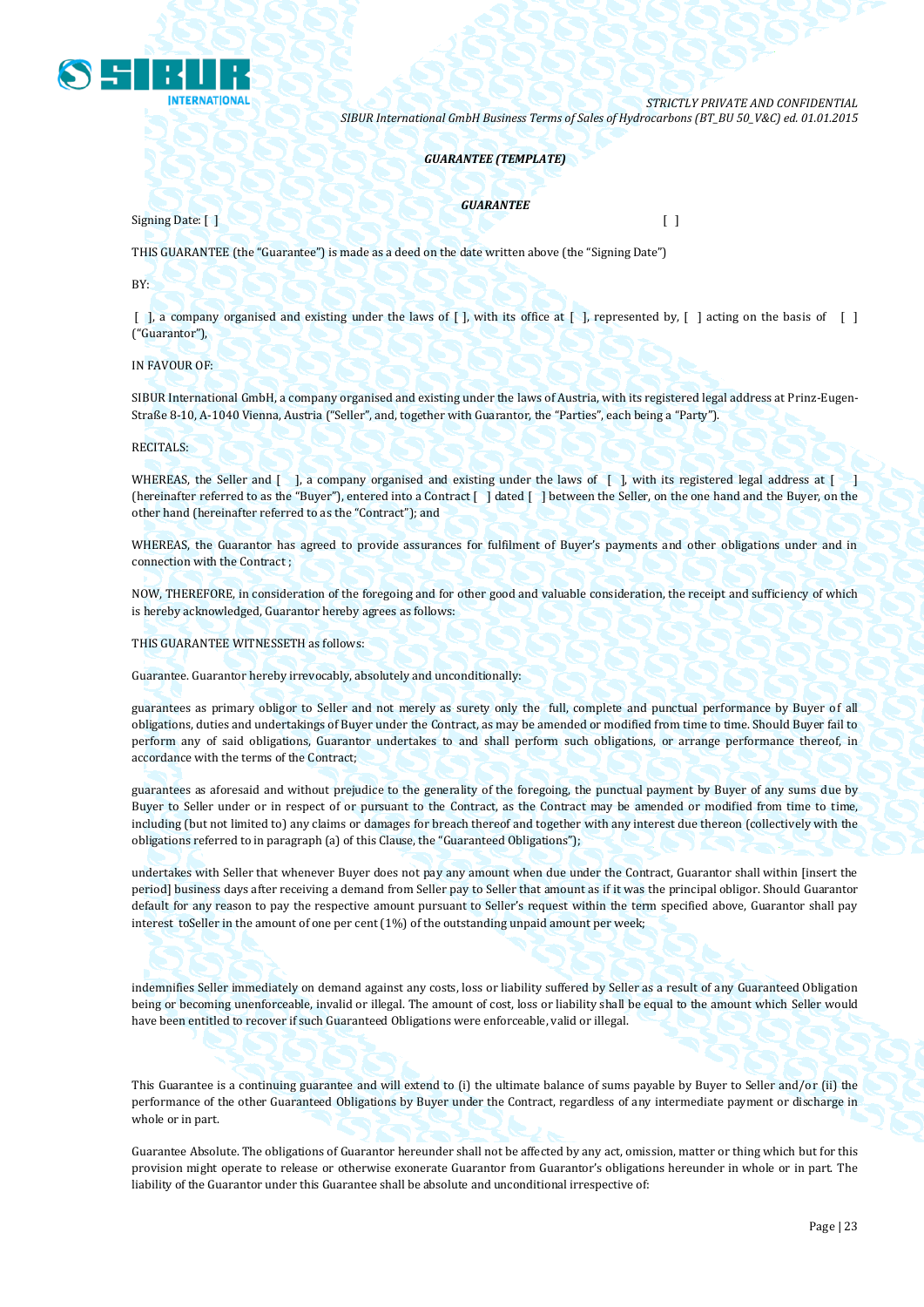

any lack of validity or enforceability of or defect or deficiency in the Contract or any other documents executed in connection with the Contract;

any modification, extension or waiver of any terms of the Contract;

any change in the time, manner, terms or place of payment of or in any other term of, all or any of the Guaranteed Obligations, or any other amendment or waiver of or any consent to departure from any agreement or instrument executed in connection therewith;

any failure, omission, delay, waiver or refusal by Seller to exercise, in whole or in part, any right or remedy held by Seller with respect to the Contract or any transaction under the Contract;

any change in the existence, structure or ownership of Guarantor or Buyer, or insolvency, bankruptcy, reorganisation or other similar proceeding affecting Buyer or its assets;

any other circumstance that might otherwise constitute a discharge,postponement, reduction, non-provability or other similar circumstance affecting any obligation of Buyer under the Contract or of Guarantor on respect of this Guarantee, other than payment in full and/or performance (as the case may be) of the Guaranteed Obligations; or

Guarantor's lack of awareness or notice of any of the foregoing.

The obligations of Guarantor hereunder are several from Buyer or any other person or entity, and are primary obligations concerning which Guarantor is the principal obligor. There are no conditions precedent to the enforcement of this Guarantee, except as expressly contained herein.

Guarantor agrees and acknowledges that any decision of any arbitral tribunal appointed in accordance with the Contract and/or any court in respect of or in connection with the Contract or any agreement reached between Buyer and Seller shall be binding on Guarantor as a party to this Guarantee.

This Guarantee shall continue to be effective or be reinstated, as the case may be, if at any time any payment of any of Guaranteed Obligations are annulled, set aside, invalidated, declared to be fraudulent or preferential, rescinded or must otherwise be returned, refunded or repaid by the Seller upon the insolvency, bankruptcy, dissolution, liquidation or reorganization of Buyer or any other guarantor, or upon or as a result of the appointment of an administrator, provisional liquidator, receiver, intervener or conservator of, or trustee or similar officer for, Buyer or any other guarantor or any substantial part of its property or otherwise, all as though such payment or payments had not been made.

Waiver. Guarantor hereby waives its right to be discharged by, or have a claim against Seller in respect of any amendment or supplement being made to the Contract and/or this Guarantee and agrees that this Guarantee shall not in any way be adversely affected or impaired by any time, indulgence, waiver, consent or any other concession granted to Buyer r and/or the Guarantor.

The Guarantor undertakes to Seller that Guarantor has not taken and will not take any security from Seller in respect of Guarantor's obligations hereunder. Any security taken by Guarantor in breach of this provision and all monies at any time received in respect thereof shall be held in trust for Seller as security for the obligations of Guarantor hereunder. Guarantor waives any defence or right arising by reason of any disability or lack of authority or power of Seller and shall remain liable hereunder if Seller, Buyer or any other party shall not be liable under the Contract for such reason.

Expenses. Guarantor agrees to pay on demand any reasonable costs, including reasonable legal fees, and other documented expenses incurred by Seller in enforcing Guarantor's payment obligations under this Guarantee.

Notices. All demands, notices and other communications provided for hereunder shall, unless otherwise specifically provided herein, be in English in writing and shall be addressed and delivered in person or by Federal Express, DHL (or other recognized international courier service requiring signature upon receipt) or by facsimile or email (as evidenced by a paper copy of such email) to the party receiving the notice at the address set forth below or at such address as may be designated by written notice, from time to time, to the other party. Such demands, notices and other communications shall be deemed effective upon receipt or, in the case of facsimile or email or other means of telecommunication, upon written confirmation of receipt by the other Party (such confirmation to be transmitted in person, by email or international courier as provided above). For purposes of notice, the addresses of the Parties shall be as follows:

If to the Seller: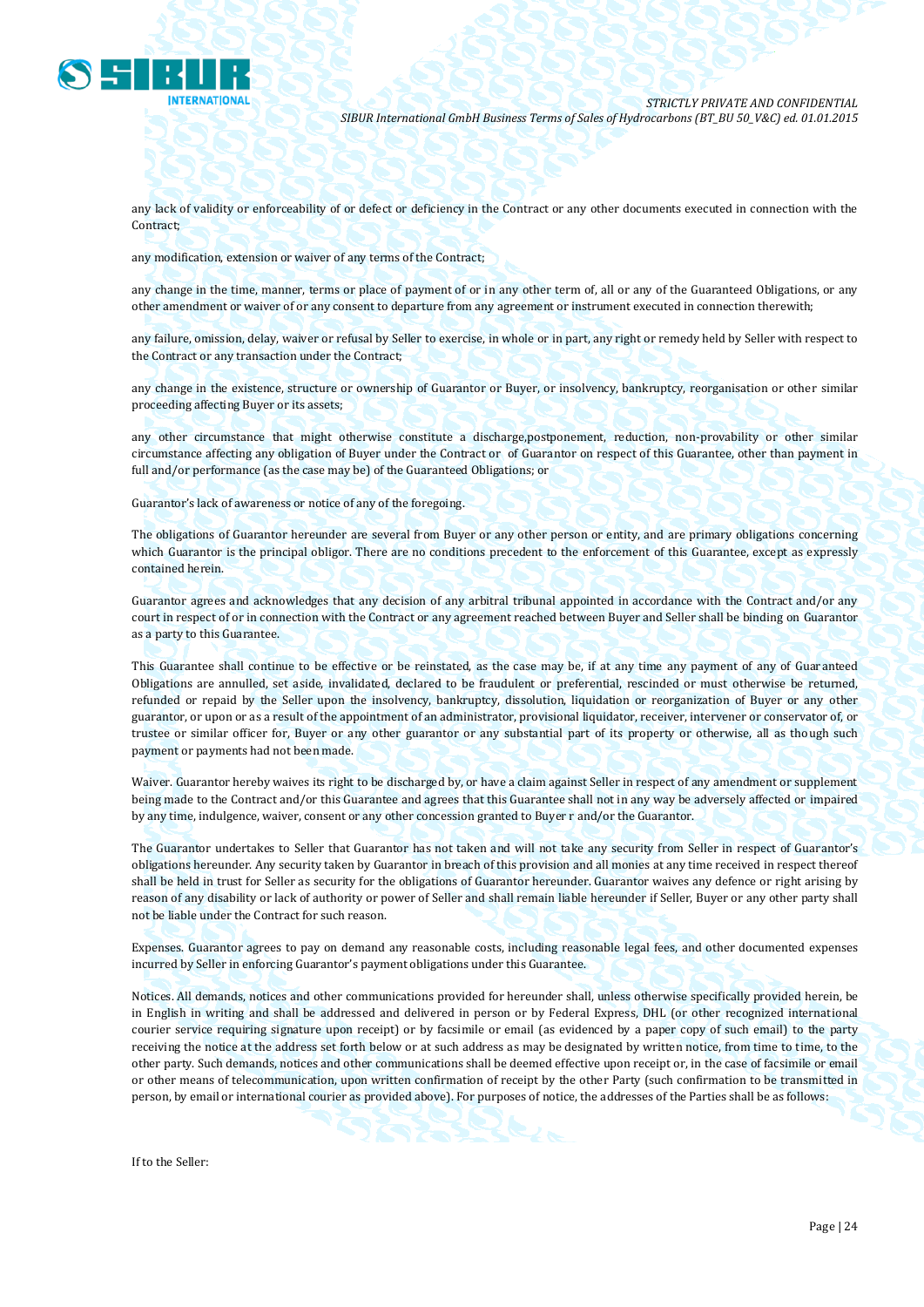

For the attention of: [insert]

Address: [insert]

Facsimile no.: [insert]

Email: [insert]

If to the Guarantor:

For the attention of: [insert]

Address: [insert]

Facsimile no.: [insert]

Email: [insert]

Demand and Payment. Any demand by Seller for performance hereunder shall be in writing and delivered to Guarantor pursuant to Clause 5 hereof, and shall (a) reference this Guarantee, (b) specifically identify Buyer and the Guaranteed Obligations to be paid and/or performed (as the case may be) and (c) set forth payment instructions in respect of any amount or amounts payable to Seller. There are no other requirements of notice, presentment or demand other than stated in this Guarantee.

Any payment to be made hereunder by Guarantor shall be made without set off or counterclaim save as hereinbefore provided and shall be made free and clear of, and without deduction for or on account of, any present or future taxes, duties, charges, fees, deductions or withholdings of any nature whatsoever and by whomsoever imposed.

Assignment; Successors and Assigns. The provisions of this Guarantee shall be binding on and inure to the benefit of Seller and its respective successors and permitted assigns. None of the Parties may assign its rights and/or delegate its obligations under this Guarantee to any third party without the other Parties' prior written consent, except that the Seller may assign this Guarantee to a third party without such consent and the assignee becomes the beneficiary of the right to require the performance of Guaranteed Obligations ("Permitted Assignment"). Guarantor acknowledges that if this Guarantee is assigned by Seller in connection with a Permitted Assignment, then this Guarantee shall continue in full and effect and Guarantor shall continue to guarantee the performance of Guaranteed Obligations to Seller's assignee on the terms of this Guarantee and, if requested by Seller, shall enter into a guarantee on the same terms as this Guarantee directly with Seller's assignee. Guarantor also acknowledges that if the Contract is assigned by Buyer in

accordance with the provisions of the Contract, then this Guarantee shall continue in full force and effect and Guarantor shall continue to guarantee the performance of Guaranteed Obligations in accordance with the Contract by Buyer's assignee on the terms of this Guarantee.

Applicable law and Arbitration. This Guarantee, andany non-contractual obligations arising out of or in connection with this Guarantee, shall be governed by and construed in accordance with the laws of England and Wales notwithstanding the choice of law rules of any jurisdiction and determined without reference to the principles of conflicts of laws. Any dispute arising out of or in connection with this Guarantee, including any question regarding its existence, validity or termination, shall be referred to and finally resolved by arbitration under the London Court of International Arbitration (LCIA) Rules, which Rules are deemed to be incorporated by reference into this Clause.

The number of arbitrators shall be three. Each Party shall nominate one arbitrator and the two appointed arbitrators shall appoint a third arbitrator who shall serve as the chairman of the arbitration tribunal. Unless otherwise agreed by the Parties, all arbitrators shall be fluent in English and have experience in acting as an arbitrator.

The seat, or legal place, of arbitration shall be London, England.

The language to be used in the arbitral proceedings shall be English.

The Parties undertake to keep confidential all awards in any arbitration, together with all materials in the proceedings created for the purpose of the arbitration and all other documents produced by another party in the proceedings not otherwise in the public domain -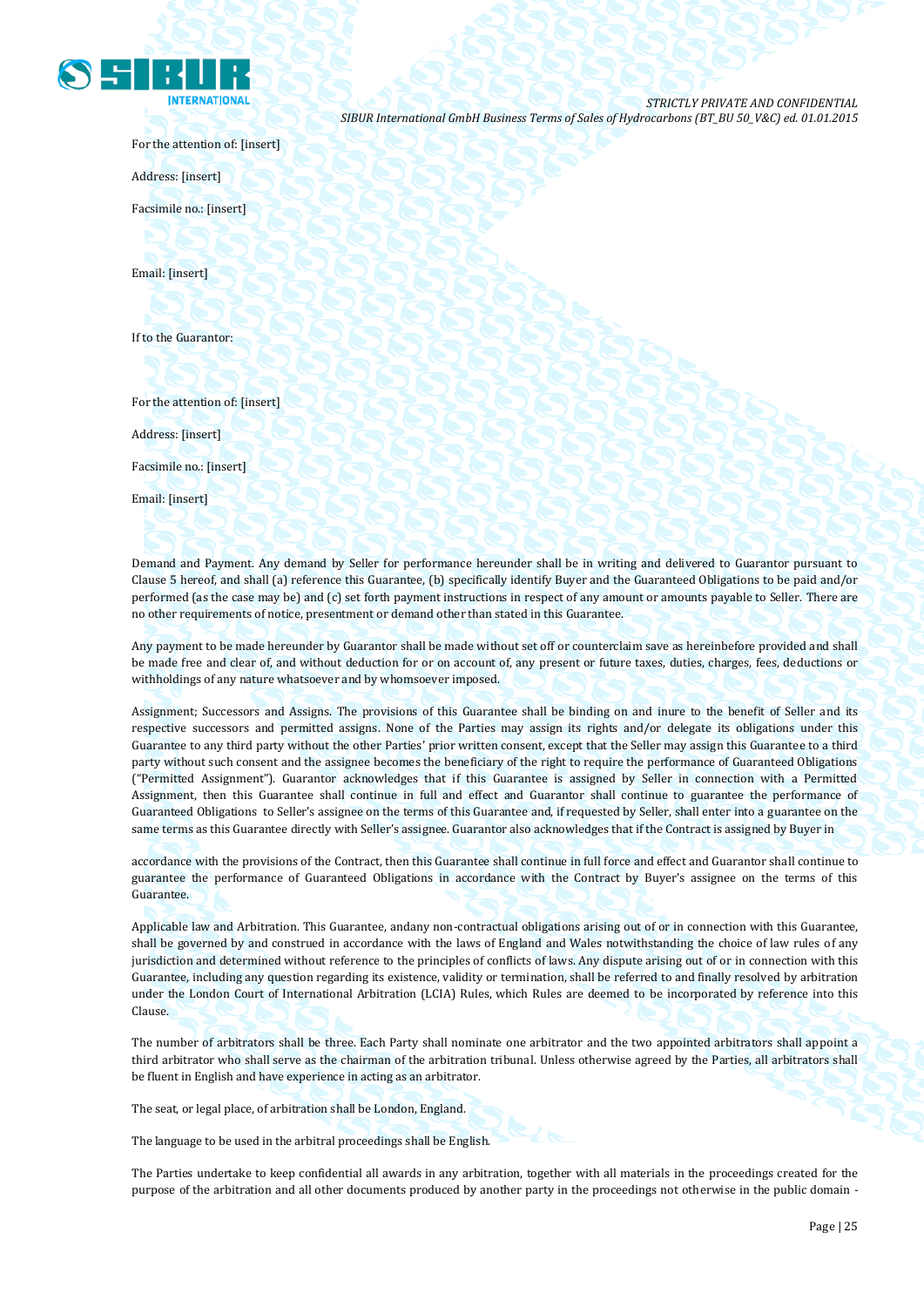

save and to the extent that disclosure may be required of a party by legal duty, to protect or pursue a legal right or to enforce or challenge an award in bona fide legal proceedings before a state court or other judicial authority.

By agreeing to arbitration in accordance with this Clause, the Parties agree that no competent court in any relevant jurisdiction will have the power to issue a pre-arbitral injunction, pre-arbitral attachment or other order in aid of the arbitration proceedings or the enforcement of any award.

Parties shall submit documents in English. Documents submitted in a language other than English shall be translated into English at the expense of the Party submitting the documents. Each Party shall have the right, at its sole cost and expense, to have an interpreter attend the arbitration hearings if it so chooses.

No Waiver; Remedies. No failure on the part of a Party to exercise, and no delay in exercising, any right hereunder shall operate as a waiver thereof, nor shall any single or partial exercise of any right hereunder preclude any other of further exercise thereof o the exercise of any other right. The remedies herein provided are cumulative and not exclusive of any remedies provided by the applicable law.

Validity. This Guarantee shall be deemed effective for all purposes as of the Signing Date . Except for any claim notified before the expiry date, this Guarantee and Guarantor's liability to Seller hereunder shall continue and remain in full force and effect until the date on which all the guaranteed sums have been paid in full and all of Buyer's obligations under the Contract have been performed in full.

Until Guarantor's liability to Seller expires pursuant to this Guarantee, Guarantor shall not enter into any transaction which would make this Guarantee unenforceable, delay its enforcement or have an adverse effect on its enforceability, including without limitation any agreement which prohibits Guarantor from performing its obligations hereunder, without Seller's prior written consent to such transaction that specifically references to this Clause 10.

Amendments. A written Amendment executed solely by Guarantor may extend the termination date of this Guarantee. No other amendment of this Guarantee shall be effective unless in writing and signed by Guarantor and Seller. Neither waiver of any provision of this Guarantee nor consent to any departure by either Party from the terms hereof shall in any event be effective unless such waiver shall be in writing and signed by other Party. Any such waiver shall be effective inly in the specific instance and for specific purpose for which it was given.

Severability. Each provision of this Guarantee is severable and distinct from the others. Seller and Guarantor intend that every such provision shall be and remain valid and enforceable to the fullest extent permitted by applicable law. If any such provision is or at any time becomes to any extent invalid, illegal or unenforceable under any enactment of rule of applicable law, it shall to that extent be deemed not to form part of this Guarantee but (except to that extent in the case of that provision) it and other provisions of this Guarantee shall continue in full force and effect and their validity, legality and enforceability shall not be thereby affected or impaired.

Headings, References and Usage of Terms. This Guarantee is executed in the English language. All capitalised terms used, but not defined, in this Guarantee but defined in the Contract shall have the respective meanings set forth in the Contract. In this Guarantee, the singular shall include the plural and vice versa . The terms "herein" and "hereunder" and similar terms shall be interpreted to refer to this entire Guarantee.

The Guarantor's warranties and representations. The Guarantor warrants and represents that:

The Guarantor is a company duly organised, validly existing and in good standing under the laws of the country of its incorporation. The Guarantor has all requisite corporate power and authority to carry on its business as presently conducted and as proposed to be conducted. Guarantor is duly qualified to transact business and is in good standing in each jurisdiction in which it operates it business;

All corporate action required to be taken by Guarantor in order to authorise Guarantor to enter into this Guarantee, and to perform its obligations hereunder, has been taken. All action on the part of the officers of Guarantor necessary for the execution and delivery of this Guarantee, the performance of all obligations of Guarantor under this Guarantee have been taken. This Guarantee, when executed and delivered by Guarantor, shall constitute valid and legally binding obligations of Guarantor, enforceable against the Guarantor in accordance with its terms;

No consent, approval, order or authorisation of, or registration, qualification, designation, declaration or filing with, any federal, state or local governmental authority is required on the part of Guarantor in connection with execution, delivery or performance of this Guarantee;

There is no claim, action, suit, proceeding, arbitration, complaint, charge or investigation pending or currently threatened that questions the validity of the Guarantee or the right of Guarantor to enter into it or perform its obligations under it; and